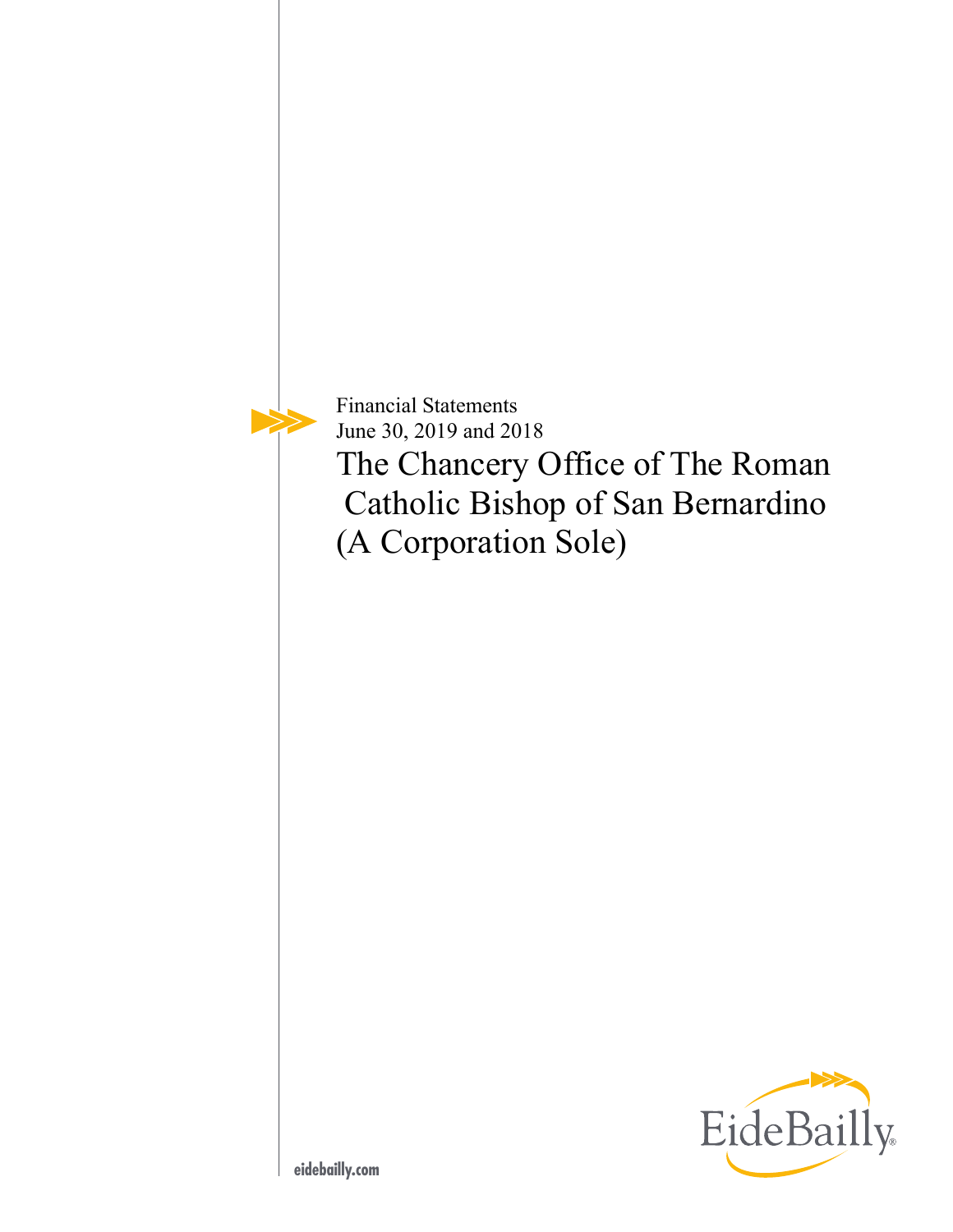# **JUNE 30, 2019 AND 2018**

# **Contents**

| <b>Financial Statements</b> |  |
|-----------------------------|--|
|                             |  |
|                             |  |
|                             |  |
|                             |  |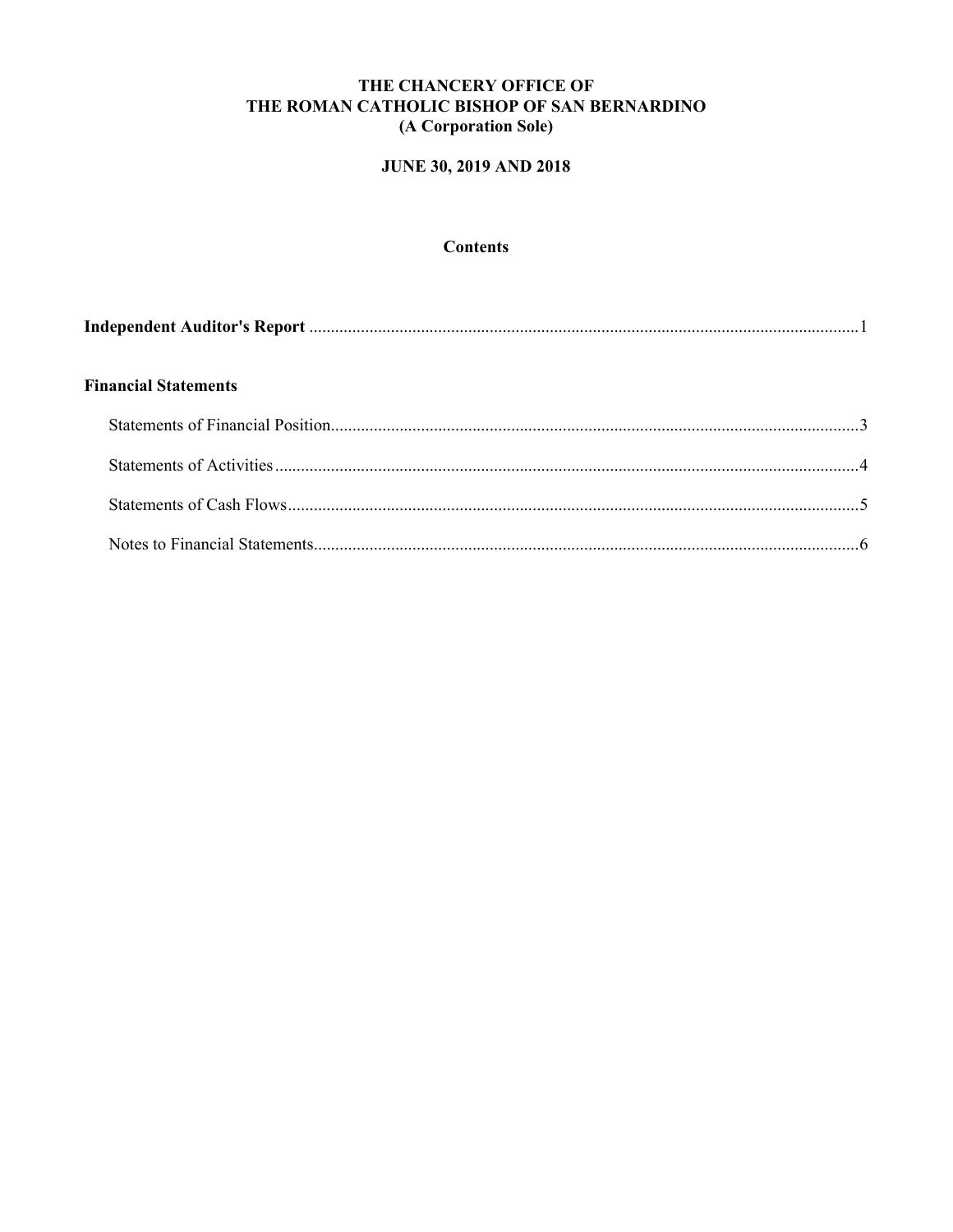

**CPAs & BUSINESS ADVISORS** 

## **INDEPENDENT AUDITOR'S REPORT**

To His Excellency the Most Reverend Gerald Barnes The Chancery Office of The Roman Catholic Bishop of San Bernardino, a Corporation Sole San Bernardino, California

#### **Report on the Financial Statements**

We have audited the accompanying financial statements of The Chancery Office of The Roman Catholic Bishop of San Bernardino (the Diocese) (a Corporation Sole), which comprise the statements of financial position as of June 30, 2019, and the related statements of activities and cash flows for the year then ended, and the related notes to the financial statements.

#### **Management's Responsibility for the Financial Statements**

Management is responsible for the preparation and fair presentation of these financial statements in accordance with accounting principles generally accepted in the United States of America; this includes the design, implementation, and maintenance of internal control relevant to the preparation and fair presentation of financial statements that are free from material misstatement, whether due to fraud or error.

#### **Auditor's Responsibility**

Our responsibility is to express an opinion on these financial statements based on our audit. We conducted our audit in accordance with auditing standards generally accepted in the United States of America. Those standards require that we plan and perform the audit to obtain reasonable assurance about whether the financial statements are free from material misstatement.

An audit involves performing procedures to obtain audit evidence about the amounts and disclosures in the financial statements. The procedures selected depend on the auditor's judgment, including the assessment of the risks of material misstatement of the financial statements, whether due to fraud or error. In making those risk assessments, the auditor considers internal control relevant to the Diocese's preparation and fair presentation of the financial statements in order to design audit procedures that are appropriate in the circumstances, but not for the purpose of expressing an opinion on the effectiveness of the Diocese's internal control. Accordingly, we express no such opinion. An audit also includes evaluating the appropriateness of accounting policies used and the reasonableness of significant accounting estimates made by management, as well as evaluating the overall presentation of the financial statements.

We believe that the audit evidence we have obtained is sufficient and appropriate to provide a basis for our audit opinion.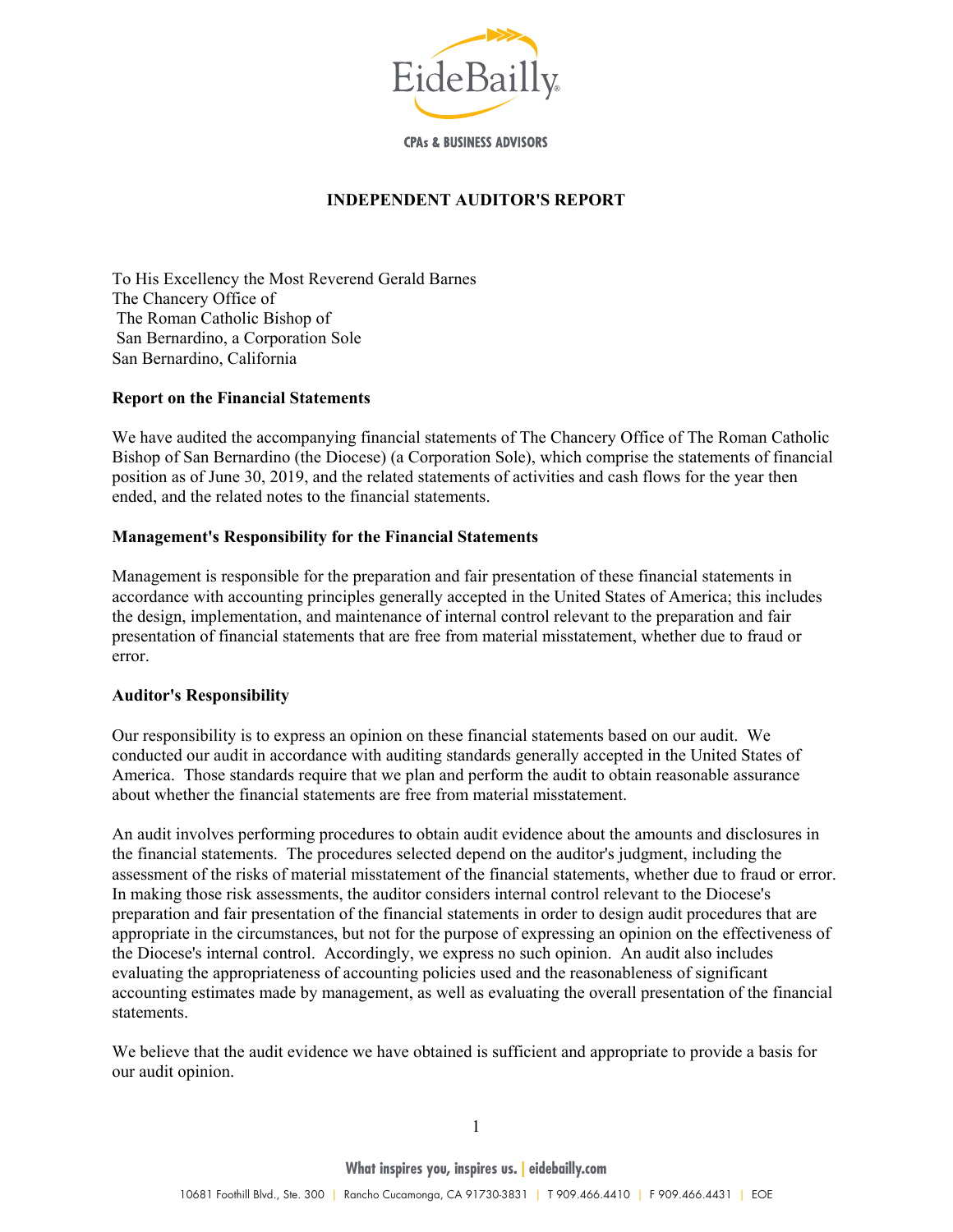#### **Opinion**

In our opinion, the financial statements referred to above present fairly, in all material respects, the financial position of The Chancery Office of The Roman Catholic Bishop of San Bernardino as of June 30, 2019, and the changes in its net assets and its cash flows for the year then ended in accordance with accounting principles generally accepted in the United States of America.

#### **Emphasis of Matter**

As discussed in Note 1 to the financial statements, the Diocese has adopted the provisions of Financial Accounting Standards Board Accounting Standards Update No. 2016-14, *Presentation of Financial Statements of Not-for-Profit Entities*. Accordingly, the June 30, 2018, financial statements have been adjusted to adopt this standard. Our opinion is not modified with respect to this matter.

#### **Prior Period Financial Statements**

The financial statements of the Diocese as of June 30, 2018 were audited by other auditors who joined Eide Bailly LLP on July 22, 2019, and whose report dated November 21, 2018 expressed an unmodified opinion on those statements.

Gide Sailly LLP

Rancho Cucamonga, California December 3, 2019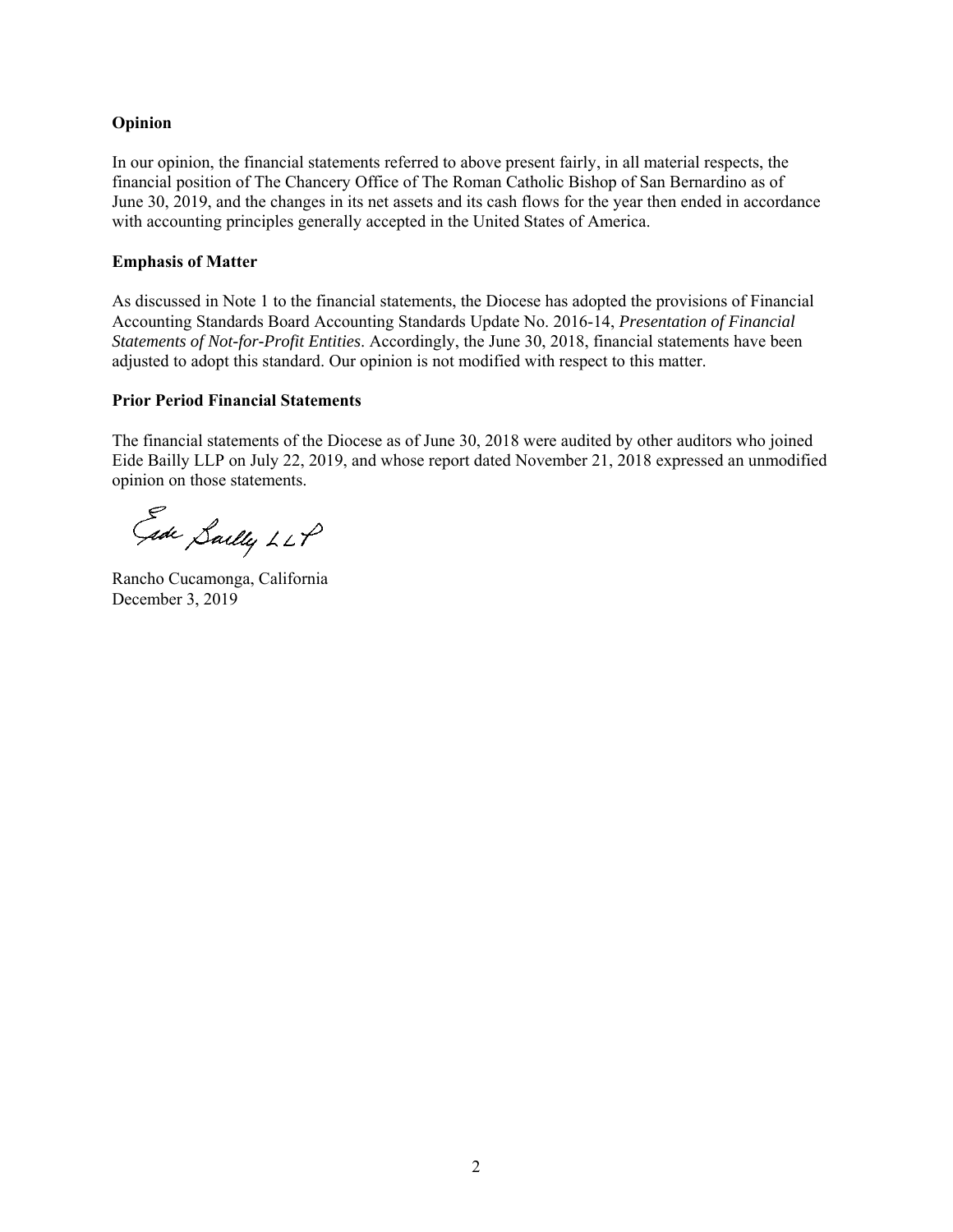# **STATEMENTS OF FINANCIAL POSITION JUNE 30,**

|                                                                 | 2019                      | 2018                       |
|-----------------------------------------------------------------|---------------------------|----------------------------|
| <b>ASSETS</b>                                                   |                           |                            |
| Cash and cash equivalents                                       | $\mathbb{S}$<br>4,128,666 | $\mathcal{S}$<br>3,398,824 |
| Investments                                                     | 64,228,520                | 63,468,185                 |
| Investments held in trust for others                            | 26,593,705                | 24,606,945                 |
| Receivables                                                     |                           |                            |
| Accounts receivable, net                                        | 2,744,420                 | 2,124,555                  |
| Notes receivable                                                | 4,770,463                 | 4,334,221                  |
| Deposits and prepaid expenses                                   | 554,564                   | 590,719                    |
| Land, property, and equipment (net of accumulated depreciation) | 13,891,532                | 11,969,109                 |
| <b>Total Assets</b>                                             | \$116,911,870             | \$110,492,558              |
| <b>LIABILITIES AND NET ASSETS</b>                               |                           |                            |
| <b>Liabilities</b>                                              |                           |                            |
| Accounts payable and accrued expenses                           | $\mathbb{S}$<br>1,000,226 | \$<br>1,039,905            |
| Notes payable                                                   | 6,321,259                 | 7,495,886                  |
| Funds held in trust for others                                  | 26,593,705                | 24,606,945                 |
| Accrued pension liability                                       | 12,407,762                | 12,401,488                 |
| Deferred revenues                                               | 74,479                    | 74,470                     |
| Insurance reserves                                              | 250,000                   | 250,000                    |
| <b>Total Liabilities</b>                                        | 46,647,431                | 45,868,694                 |
| <b>Net Assets</b>                                               |                           |                            |
| Net assets without donor restrictions                           | 47,188,753                | 42,663,819                 |
| Net assets without donor restrictions - designated              | 2,875,032                 | 2,791,299                  |
| Net assets with donor restrictions                              | 20,200,654                | 19,168,746                 |
| <b>Total Net Assets</b>                                         | 70,264,439                | 64,623,864                 |
| <b>Total Liabilities and Net Assets</b>                         | \$116,911,870             | \$110,492,558              |
|                                                                 |                           |                            |

See the accompanying notes to financial statements.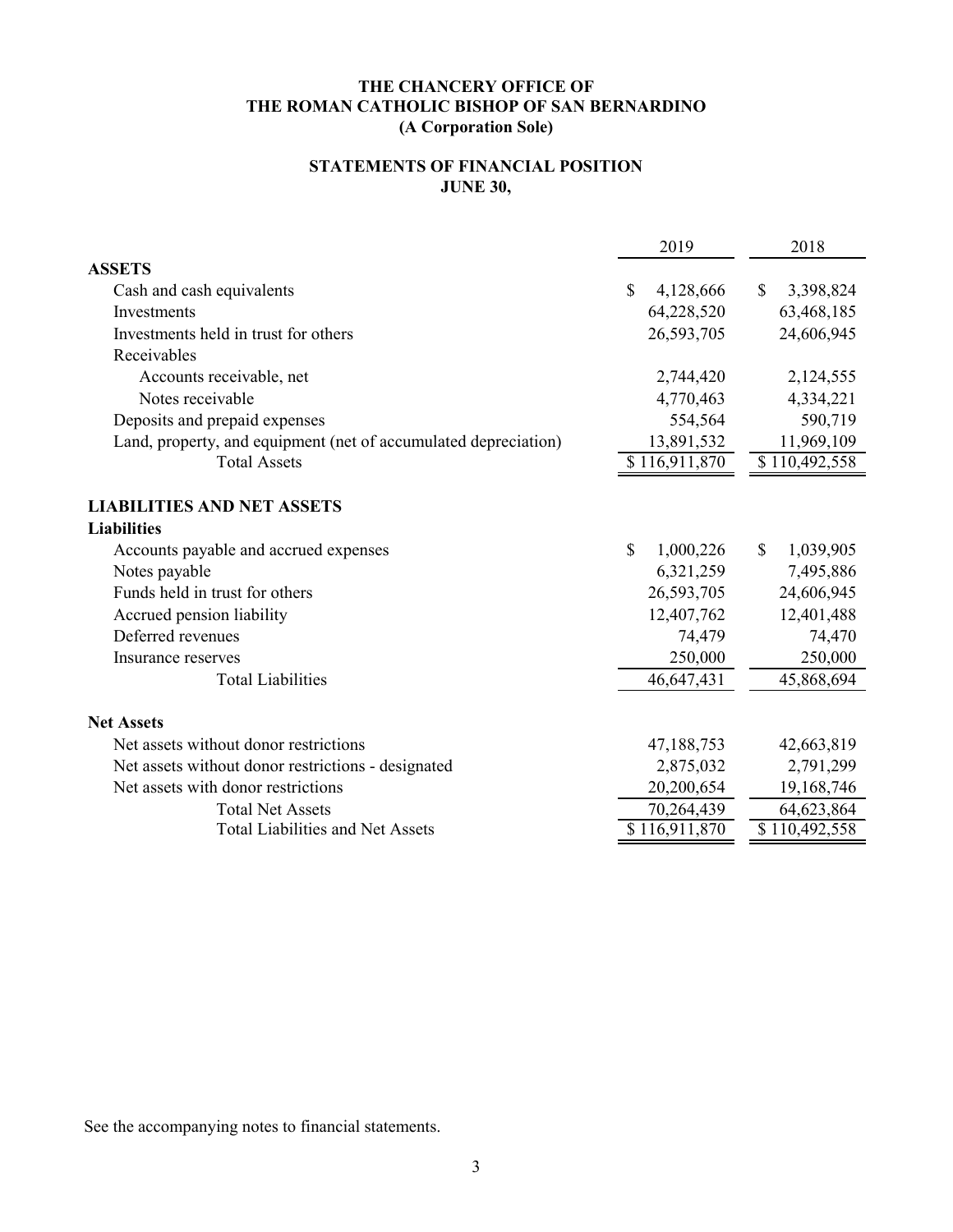# **STATEMENTS OF ACTIVITIES FOR THE YEARS ENDED JUNE 30,**

|                                          | 2019                                  |                           |             |                           |  |              |
|------------------------------------------|---------------------------------------|---------------------------|-------------|---------------------------|--|--------------|
|                                          | Net Assets without<br>Net Assets with |                           |             |                           |  |              |
|                                          |                                       | <b>Donor Restrictions</b> |             | <b>Donor Restrictions</b> |  | Total        |
| <b>Revenues</b>                          |                                       |                           |             |                           |  |              |
| Gifts, bequests, and collections         | \$                                    | 1,787,851                 | \$          | 1,903,931                 |  | \$3,691,782  |
| Assessments                              |                                       | 9,426,049                 |             |                           |  | 9,426,049    |
| Diocesan development fund subsidy        |                                       | 4,308,600                 |             |                           |  | 4,308,600    |
| Fees and expense reimbursements          |                                       | 2,524,598                 |             | 84,195                    |  | 2,608,793    |
| Insurance premiums                       |                                       | 6,358,628                 |             | 36,315                    |  | 6,394,943    |
| Investment income used for operations    |                                       | 1,847,976                 |             |                           |  | 1,847,976    |
| Interest/Dividend income                 |                                       | 389,166                   |             |                           |  | 389,166      |
| Endowment payout                         |                                       | 559,491                   |             |                           |  | 559,491      |
| Grant income                             |                                       | 154,184                   |             | 274,875                   |  | 429,059      |
| Other income                             |                                       | 337,056                   |             |                           |  | 337,056      |
| Net assets released from restrictions    |                                       | 1,648,623                 |             | (1,648,623)               |  |              |
| <b>Total Revenues</b>                    |                                       | 29,342,222                |             | 650,693                   |  | 29,992,915   |
| <b>Expenses</b>                          |                                       |                           |             |                           |  |              |
| Program Services                         |                                       |                           |             |                           |  |              |
| Pastoral services                        |                                       | 5,174,798                 |             |                           |  | 5,174,798    |
| Education                                |                                       | 3,370,357                 |             |                           |  | 3,370,357    |
| Religious personnel development          |                                       | 2,423,076                 |             |                           |  | 2,423,076    |
| Ministries and social services           |                                       | 3,758,631                 |             |                           |  | 3,758,631    |
| Grants and donations                     |                                       | 1,564,725                 |             |                           |  | 1,564,725    |
| General and Administrative Services      |                                       |                           |             |                           |  |              |
| Diocesan administration                  |                                       | 4,934,066                 |             |                           |  | 4,934,066    |
| Insurance premiums and benefits          |                                       | 7,030,116                 |             |                           |  | 7,030,116    |
| Fundraising                              |                                       | 954,313                   |             |                           |  | 954,313      |
| <b>Total Expenses</b>                    |                                       | 29,210,082                |             |                           |  | 29,210,082   |
| <b>Excess of Revenues Over Expenses</b>  |                                       | 132,140                   |             | 650,693                   |  | 782,833      |
| <b>Other Changes in Net Assets</b>       |                                       |                           |             |                           |  |              |
| Investment income not used in operations |                                       | 4,175,287                 |             | 381,215                   |  | 4,556,502    |
| Sale of property                         |                                       | 307,514                   |             |                           |  | 307,514      |
| Actuarial adjustment - pension plan      |                                       | (6,274)                   |             |                           |  | (6,274)      |
| Total Other Changes in Net Assets        |                                       | 4,476,527                 |             | 381,215                   |  | 4,857,742    |
| <b>Change in Net Assets</b>              |                                       | 4,608,667                 |             | 1,031,908                 |  | 5,640,575    |
| Net Assets, Beginning of Year            |                                       | 45, 455, 118              |             | 19,168,746                |  | 64,623,864   |
| Net Assets, End of Year                  | $\boldsymbol{\mathsf{S}}$             | 50,063,785                | $\mathbb S$ | 20,200,654                |  | \$70,264,439 |

See the accompanying notes to financial statements.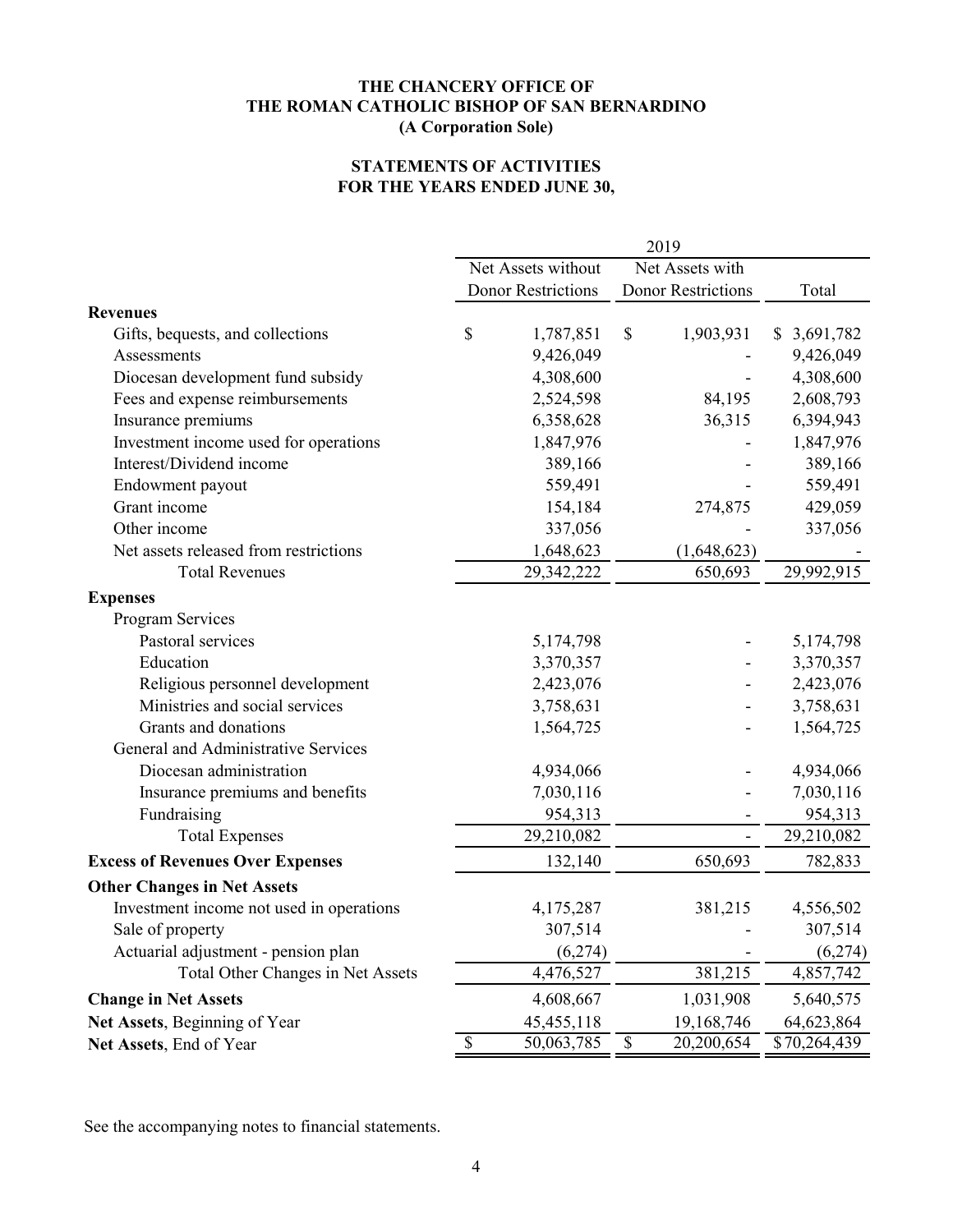|                                       | 2018                      |                          |  |
|---------------------------------------|---------------------------|--------------------------|--|
| Net Assets without<br>Net Assets with |                           |                          |  |
| <b>Donor Restrictions</b>             | <b>Donor Restrictions</b> | Total                    |  |
|                                       |                           |                          |  |
| \$<br>1,789,959                       | \$<br>2,933,126           | \$<br>4,723,085          |  |
| 9,327,299                             |                           | 9,327,299                |  |
| 4,221,168                             |                           | 4,221,168                |  |
| 2,261,864                             | 210,433                   | 2,472,297                |  |
| 6,876,899                             | 114,110                   | 6,991,009                |  |
| 1,082,940                             |                           | 1,082,940                |  |
| 341,410                               |                           | 341,410                  |  |
| 514,529                               |                           | 514,529                  |  |
| 133,081                               | 262,743                   | 395,824                  |  |
| 336,847                               |                           | 336,847                  |  |
| 2,470,412                             | (2,470,412)               |                          |  |
| 29,356,408                            | 1,050,000                 | 30,406,408               |  |
|                                       |                           |                          |  |
|                                       |                           |                          |  |
| 5,087,537                             |                           | 5,087,537                |  |
| 3,234,153                             |                           | 3,234,153                |  |
| 2,316,054                             |                           | 2,316,054                |  |
| 3,735,138                             |                           | 3,735,138                |  |
| 2,358,120                             |                           | 2,358,120                |  |
|                                       |                           |                          |  |
| 4,549,655                             |                           | 4,549,655                |  |
| 6,738,873                             |                           | 6,738,873                |  |
| 969,104                               |                           | 969,104                  |  |
| 28,988,634                            |                           | 28,988,634               |  |
| 367,774                               | 1,050,000                 | 1,417,774                |  |
|                                       |                           |                          |  |
| 3,645,063                             | 646,662                   | 4,291,725                |  |
|                                       |                           |                          |  |
| 1,449,295                             |                           | 1,449,295                |  |
| 5,094,358                             | 646,662                   | 5,741,020                |  |
| 5,462,132                             | 1,696,662                 | 7,158,794                |  |
| 39,992,986                            | 17,472,084                | 57,465,070               |  |
| \$<br>45, 455, 118                    | \$<br>19,168,746          | $\overline{$}64,623,864$ |  |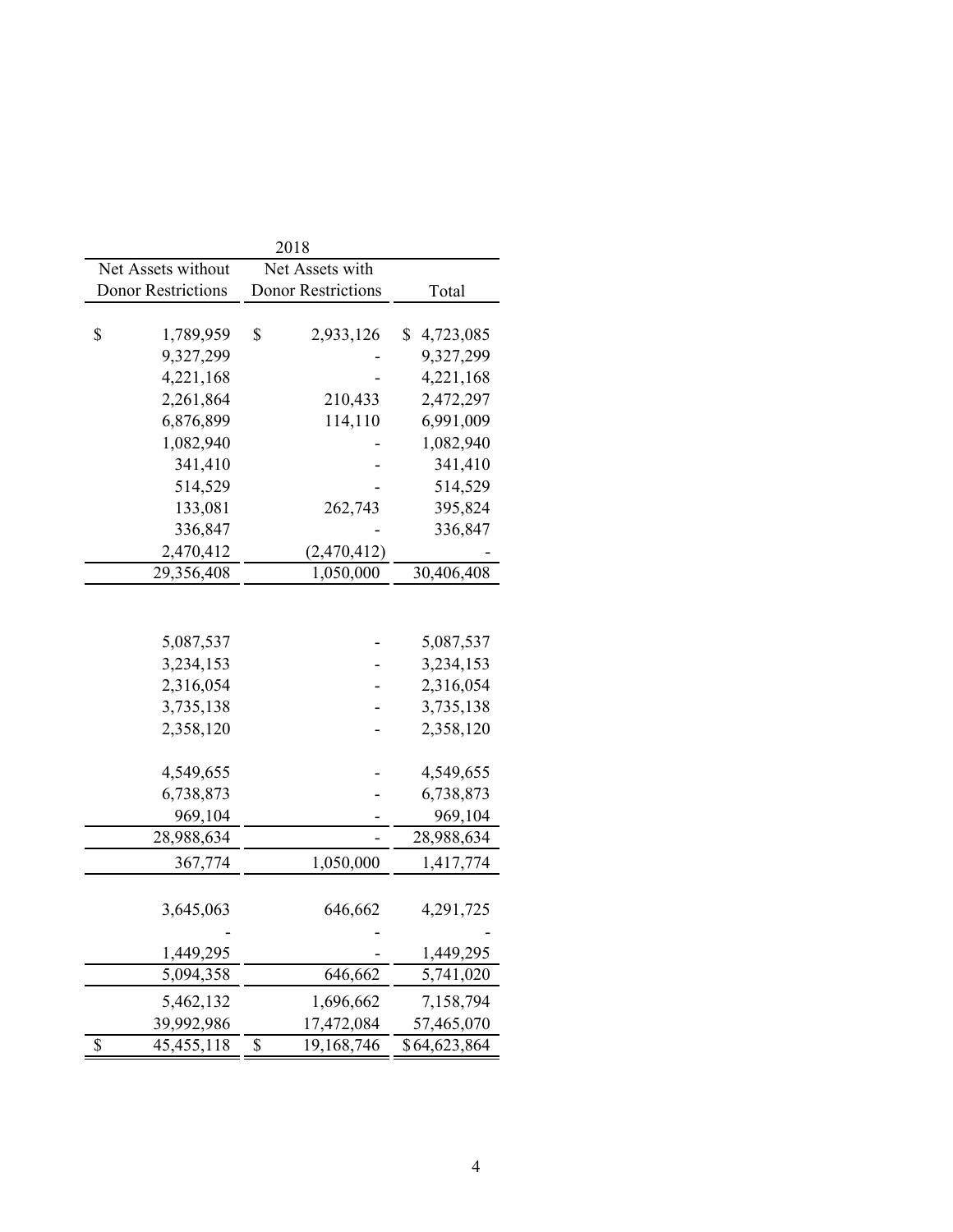# **STATEMENTS OF CASH FLOWS FOR THE YEARS ENDED JUNE 30,**

|                                                               |    | 2019          |                           | 2018          |  |
|---------------------------------------------------------------|----|---------------|---------------------------|---------------|--|
| <b>Cash Flows From Operating Activities</b>                   |    |               |                           |               |  |
| Change in net assets                                          | \$ | 5,640,575     | \$                        | 7,158,794     |  |
| Adjustments to reconcile change in net assets                 |    |               |                           |               |  |
| to net cash flows from operating activities                   |    |               |                           |               |  |
| Depreciation expense                                          |    | 628,692       |                           | 603,607       |  |
| Unrealized gains on investments                               |    | (7,056,481)   |                           | (4, 731, 074) |  |
| Realized gains on investments                                 |    | (88,998)      |                           | (713, 932)    |  |
| Contributions restricted for long-term purposes               |    | (582,981)     |                           | (857, 432)    |  |
| (Increase) decrease in assets                                 |    |               |                           |               |  |
| Accounts receivable                                           |    | (619, 865)    |                           | (218, 814)    |  |
| Deposits and prepaid expenses                                 |    | 36,155        |                           | 115,848       |  |
| Increase (decrease) in liabilities                            |    |               |                           |               |  |
| Accounts payable and accrued expenses                         |    | (39,679)      |                           | (37, 188)     |  |
| Funds held for others                                         |    | 1,986,760     |                           | 1,255,244     |  |
| Deferred revenue                                              |    | 9             |                           | 18,028        |  |
| Pensions and postretirement benefits                          |    | 6,274         |                           | (1,449,295)   |  |
| Net Cash Flows From Operating Activities                      |    | (89, 539)     |                           | 1,143,786     |  |
| <b>Cash Flows From Investing Activities</b>                   |    |               |                           |               |  |
| Purchase of land, property, and equipment                     |    | (2,858,629)   |                           | (1,882,917)   |  |
| Proceeds from sale of property                                |    | 307,514       |                           |               |  |
| Disbursement of notes and loans receivable                    |    | (564, 718)    |                           | (11, 413)     |  |
| Collections on notes and loans receivable                     |    | 128,476       |                           | 300,654       |  |
| Changes in investments and funds on deposit                   |    | 4,398,384     |                           | 1,835,442     |  |
| Net Cash Flows From Investing Activities                      |    | 1,411,027     |                           | 241,766       |  |
| <b>Cash Flows From Financing Activities</b>                   |    |               |                           |               |  |
| Collection of contributions restricted for long-term purposes |    | 582,981       |                           | 857,432       |  |
| Payments on notes and loans payable                           |    | (1, 174, 627) |                           | (1,618,218)   |  |
| Net Cash Flows From Financing Activities                      |    | (591, 646)    |                           | (760, 786)    |  |
| NET CHANGE IN CASH AND CASH EQUIVALENTS                       |    | 729,842       |                           | 624,766       |  |
| CASH AND CASH EQUIVALENTS, Beginning of Year                  |    | 3,398,824     |                           | 2,774,058     |  |
| CASH AND CASH EQUIVALENTS, End of Year                        | \$ | 4,128,666     | $\boldsymbol{\mathsf{S}}$ | 3,398,824     |  |
| <b>SUPPLEMENTARY INFORMATION</b>                              |    |               |                           |               |  |
| Cash paid for interest                                        | \$ | 249,010       | \$                        | 288,135       |  |

See the accompanying notes to financial statements.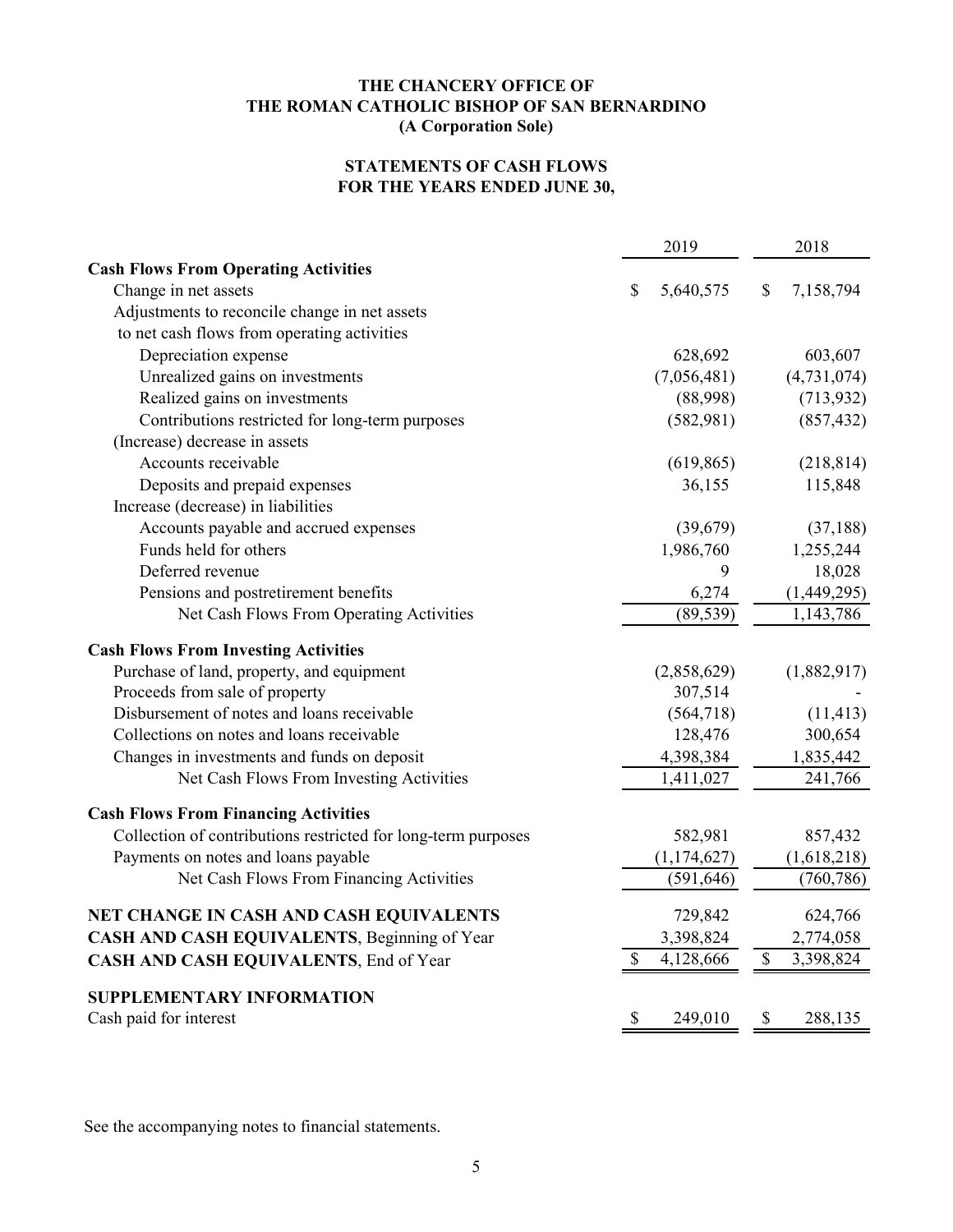# **NOTES TO FINANCIAL STATEMENTS JUNE 30, 2019 AND 2018**

# **NOTE 1 - NATURE OF ORGANIZATION AND SUMMARY OF SIGNIFICANT ACCOUNTING POLICIES**

#### **Organization**

The Roman Catholic Bishop of San Bernardino, also known as the Diocese of San Bernardino (the Diocese), is a nonprofit corporation established under the laws of the State of California, and operates as a religious organization. The Diocese is exempt from Federal and State income tax under provisions of Section 501(c) of the Internal Revenue Code as a member of group exemption number 928 and Section 23701d of the California Revenue and Taxation Code as a religious organization. The primary purpose of the accounting and reporting of financial information is for resources received and applied rather than the determination of net income.

The Chancery Office of The Roman Catholic Bishop (RCB) of San Bernardino, a Corporation Sole, is supported primarily through assessments to parishes under the direction of the Bishop and contributions.

#### **Financial Statement Presentation**

The financial statements have been prepared on the accrual basis of accounting in accordance with Accounting Principles and Reporting Practices for Churches and Church-Related Organizations, adopted by the National Conferences of Catholic Bishops, and in accordance with accounting principles generally accepted in the United States of America.

The accompanying financial statements include the assets, liabilities, and operations of departments for which the Chancery Office, also called the Diocesan Pastoral Center (DPC or Diocese) of The Roman Catholic Bishop of San Bernardino, maintains direct operational control. The financial statements do not include the assets, liabilities, and operations of the parishes or any other affiliated organization under the jurisdiction of the Bishop, except for transactions with the DPC as reflected in the records of the DPC.

### **Net Asset Categories**

The accompanying financial statements present information regarding the Diocese's financial position and results of activities according to the following net asset categories:

 Net assets without donor restrictions include all support that is not subject to donor-imposed restrictions. Property and equipment include all long-lived assets and renewal and replacement funds net of related liabilities.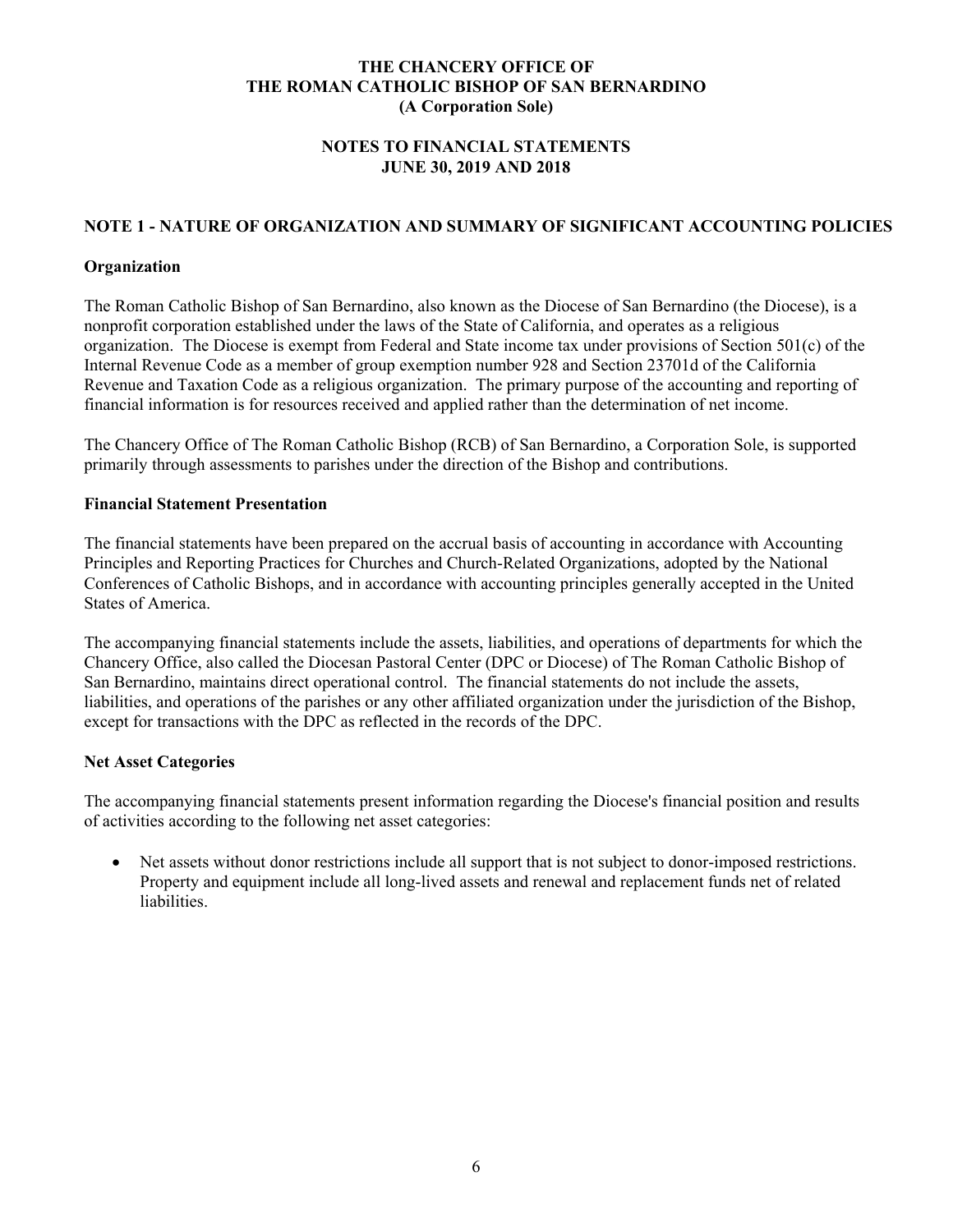## **NOTES TO FINANCIAL STATEMENTS JUNE 30, 2019 AND 2018**

 Net assets with donor restrictions include gifts and income subject to donor (or certain grantor) restrictions. Some donor-imposed (or grantor) restrictions are temporary in nature, such as those that will be met by the passage of time or other events specified by the donor. Other donor restrictions are perpetual in nature, where the donor stipulates that resources be maintained in perpetuity. The Diocese reports contributions restricted by donors as increases in net assets with donor restrictions if they are received with donor stipulations that limit the use of the donated assets. When a donor restriction expires, that is, when a stipulated time restriction ends, or purpose restriction is accomplished, net assets with donor restrictions are reclassified to net assets without donor restrictions and reported in the statements of activities as net assets released from restrictions. It is also the Diocese's policy to release the restrictions on gifts of cash or other assets received for the acquisitions of long-lived assets when the long-lived assets are placed into service.

#### **Operational Revenue**

Parish assessments are recognized and recorded as unrestricted revenues in the year the assessments are levied to the parishes. Other Diocesan revenue sources include the annual Diocesan Development Fund subsidy, insurance premiums, and fees for other services, which are recognized and recorded as unrestricted revenues in the year in which the activity or services are rendered.

#### **Accounts Receivable**

Accounts receivable represent amounts due from various parishes and other institutions within the Diocese for parish assessments, services fees, insurance, property taxes, and other fees, which are believed to be fully collectible unless an entity experiences a material adverse change in its ability to meet its financial obligations to the Diocese. An allowance for doubtful accounts, which as of June 30, 2019 and 2018, amounted to \$820,815 and \$771,353, respectively, has been calculated based on an aging of outstanding invoices.

### **Contributions**

Contributions are measured at their fair value at the date of contribution and are recognized in the period received and are reported as increases in the appropriate category of net assets: net assets without donor restrictions or net assets with donor restrictions depending on the existence and/or nature of any donor restrictions.

#### **Grants and Contracts**

Revenues from grants and contracts are reported as increases in unrestricted net assets as allowable expenditures under such agreements are incurred.

#### **Investment Return**

Investment income and realized and unrealized gains and losses are recorded and reported as increases or decreases to the appropriate net asset category.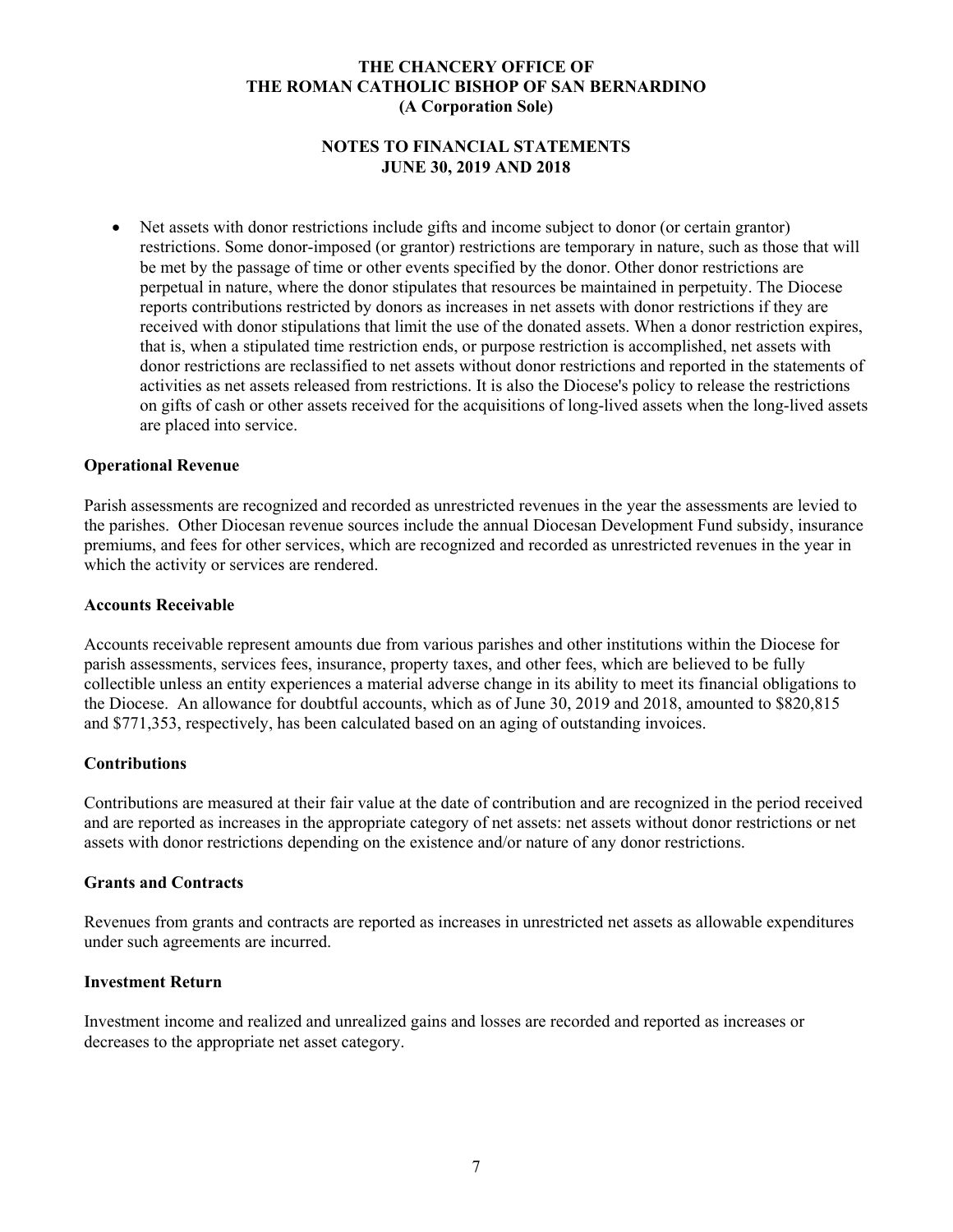## **NOTES TO FINANCIAL STATEMENTS JUNE 30, 2019 AND 2018**

### **Expense Recognition**

Expenses are generally reported as decreases in net assets without donor restrictions. The financial statements present expenses by functional classification in accordance with the overall mission of the Diocese.

# **Allocation of Certain Expenses**

The statement of activities presents expenses by functional classification. Depreciation and the cost of operation and maintenance of facilities are allocated to functional categories based on building square footage dedicated to that specific function.

# **Use of Estimates**

The preparation of financial statements in conformity with accounting principles generally accepted in the United States of America requires management to make estimates and assumptions that affect certain reported amounts and disclosures. Accordingly, actual results could differ from those estimates.

# **Cash and Cash Equivalents**

For purposes of the statements of cash flows, the Diocese considers all highly liquid investments available for current use with an initial maturity of three months or less to be cash.

### **Concentration of Credit Risk**

Financial instruments that potentially subject the Diocese to concentrations of credit risk consist principally of cash deposits at financial institutions and investments in marketable securities. At times, balances in the Diocese's cash and investment accounts exceed the Federal Deposit Insurance Corporation (FDIC) or Securities Investors Protection Corporation (SIPC). As of June 30, 2019 and 2018, approximately \$4.5 million and \$3.9 million, respectively, were held in government backed securities and a non-FDIC insured account with Citizens Business Bank.

### **Investments**

Where permitted by gift agreement and/or applicable Diocesan policies, the Diocese pools investments for management purposes. The remainder of investments is managed as separate investments. Cash equivalents are resources invested in money market funds, including any such investments held by external investment managers. Marketable securities are reported at fair market value, except for real estate investments, trust deed loans, and other miscellaneous assets, which are stated at cost.

The cost of securities sold is determined by the average cost method and is used to compute realized gains and losses. Unrealized gains and losses reflect the changes in the market values of investments from the prior year. Investment income and gains and losses on investments are reported as increases or decreases in unrestricted net assets unless their use is restricted by explicit donor stipulation. The date of record for investments is the trade date.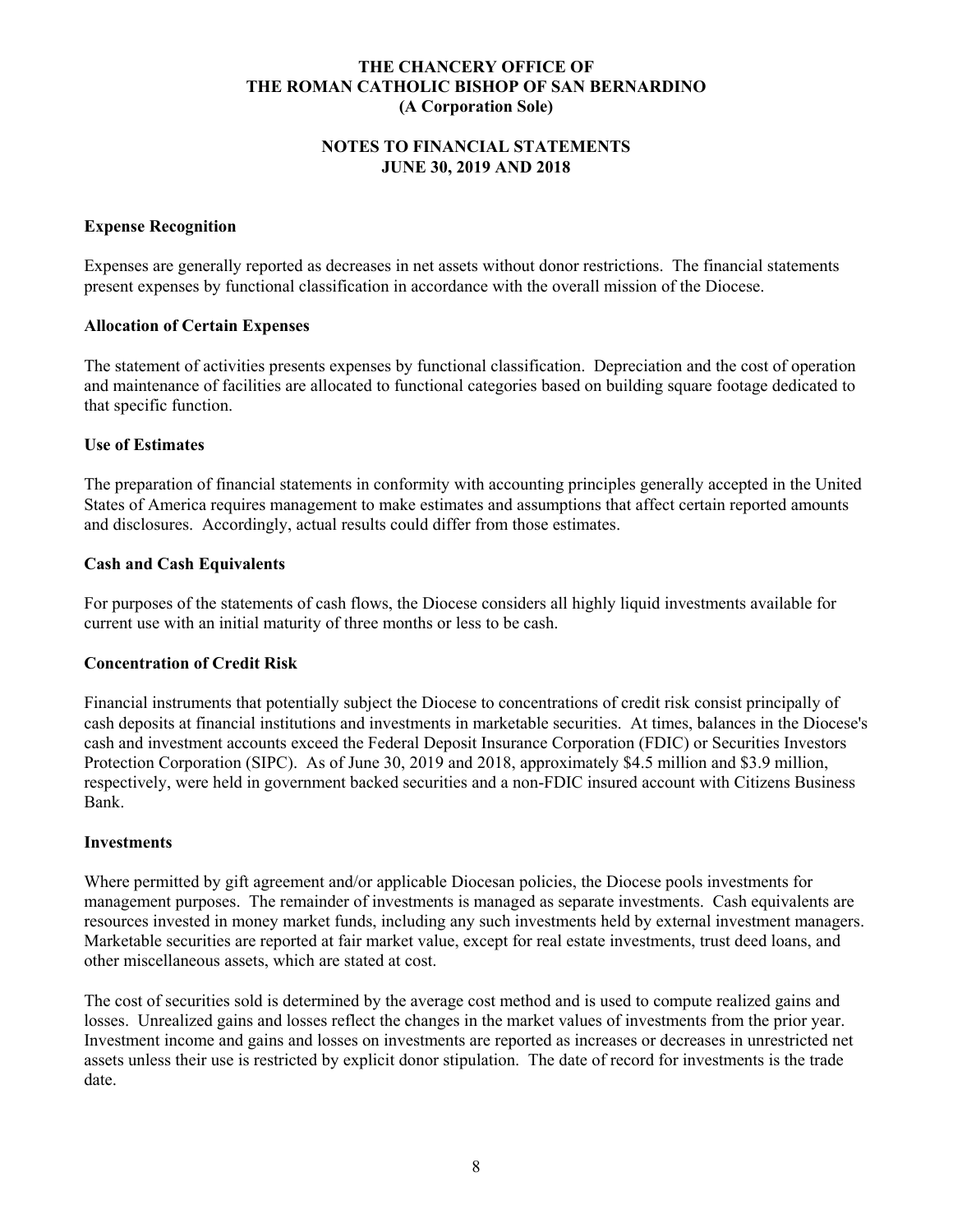# **NOTES TO FINANCIAL STATEMENTS JUNE 30, 2019 AND 2018**

Investments in marketable securities with readily determinable fair values and all investments in debt securities are valued at their fair values in the statement of financial position. Unrealized gains and losses are included in the change in net assets on the statement of activities. Realized gains and losses are also recorded on the statement of activities.

# **Endowment Funds**

The Diocese has interpreted the California Uniform Prudent Management of Institutional Funds Act (UPMIFA) as requiring the preservation of the fair value of the original gift as of the date of the donor-restricted endowment funds, unless there are explicit donor stipulations to the contrary. At December 31, 2019 and 2019, there were no such donor stipulations. As a result of this interpretation, the Diocese retains in perpetuity (a) the original value of initial and subsequent gift amounts donated to the Endowment and (b) any accumulations to the Endowment made in accordance with the direction of the applicable donor gift instrument at the time the accumulation is added. Donor-restricted amounts not retained in perpetuity are subject to appropriation for expenditure in a manner consistent with the standard of prudence prescribed by UPMIFA. The following factors are considered in making a determination to appropriate or accumulate donor-restricted endowment funds:

- a. The duration and preservation of the fund
- b. The mission of the Diocese and the purpose of the donor-restricted endowment fund
- c. General economic conditions
- d. The possible effect of inflation and/or deflation
- e. The expected total return from income and the appreciation of investments
- f. Other resources of the Diocese
- g. The investment policy of the Diocese

### **Management of Catholic Foundation Pooled Investment Funds**

The investment objectives of the Catholic Foundation endowment funds is to grow the funds over the long run and have earnings through a combination of investment income and capital appreciation, a rate of return (timeweighted total return) in excess of the benchmarks established for the medium (three years) and long-term (five years).

The endowment fund has a spending policy of appropriating 4.5 percent of the average of the three previous years ending fair market value.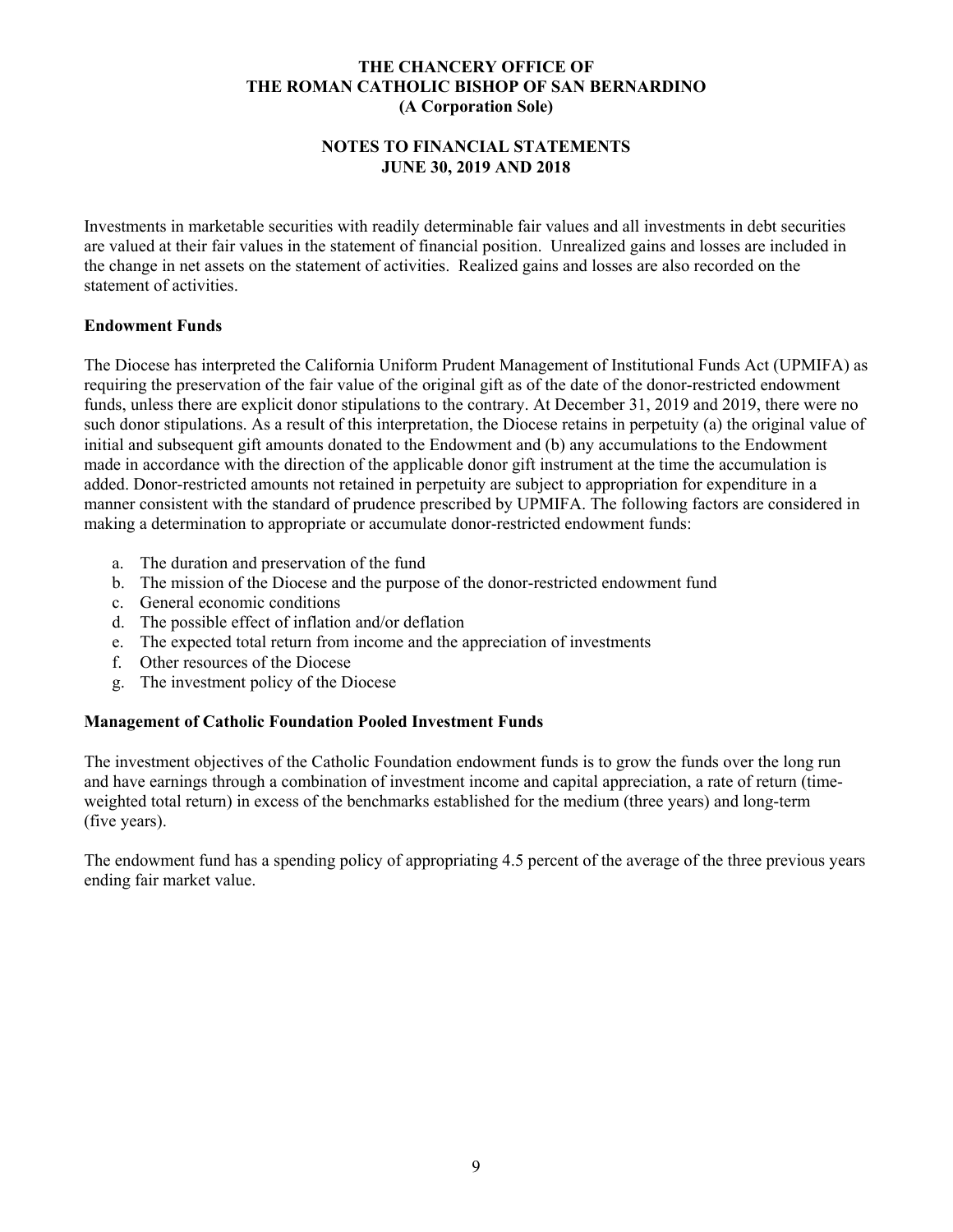### **NOTES TO FINANCIAL STATEMENTS JUNE 30, 2019 AND 2018**

### **Fair Value Measurement of Investment Assets**

In accordance with the Financial Accounting Standards Board (FASB) Accounting Standards Codification 820-10, *Fair Value Measurement*, the Diocese records its investment assets at fair value. Under this standard, fair value is defined as the price that would be received to sell an asset (i.e. the 'exit price') in an orderly transaction between market participants at the measurement date. Additionally, this standard establishes a fair value hierarchy that prioritizes the inputs to valuation techniques used to measure fair value. The hierarchy gives highest priority to unobservable inputs (Level 3 measurements). The three levels of the fair value hierarch under this standard are:

Level 1 - Inputs that reflect unadjusted quoted prices in active markets for identical assets or liabilities that the Diocese has the ability to access at the measurement date.

Level 2 - Inputs other than quoted prices that are observable for the asset either directly or indirectly, including inputs in markets that are not considered to be active.

Level 3 - Inputs that are unobservable.

Inputs used to measure fair value may include quoted market prices, recent transactions, manager statements (including monthly, quarterly, and annual reports), published news reports, and other factors. An investment's level within the hierarchy is based on the lowest level of any input that is significant to the fair value measurement. The categorization of an investment within the hierarchy is based upon the pricing transparency of the investment and does not necessarily correspond to the Diocese's perceived risk of that investment.

# **Property and Equipment**

Property and equipment are recorded at cost for purchased assets and appraised fair value for contributed assets. The assets are depreciated over their useful lives. The Diocese capitalizes land at the purchase cost or donated fair value, buildings at the purchase cost or construction cost. Capitalization for other assets includes equipment with an initial value in excess of \$5,000 and building, leasehold or land improvements with an initial value in excess of \$50,000; anything less is expensed in the current period. The straight-line method of depreciation is used for all depreciable assets. The estimated useful lives range from seven years to thirty years.

# **Related Parties**

Substantial portions of the Diocesan transactions are with affiliated parishes and other religious organizations.

### **Comparative Financial Information**

Comparative financial information for the prior year has been presented for additional analysis. Certain reclassifications may have been made to conform with the current year presentation.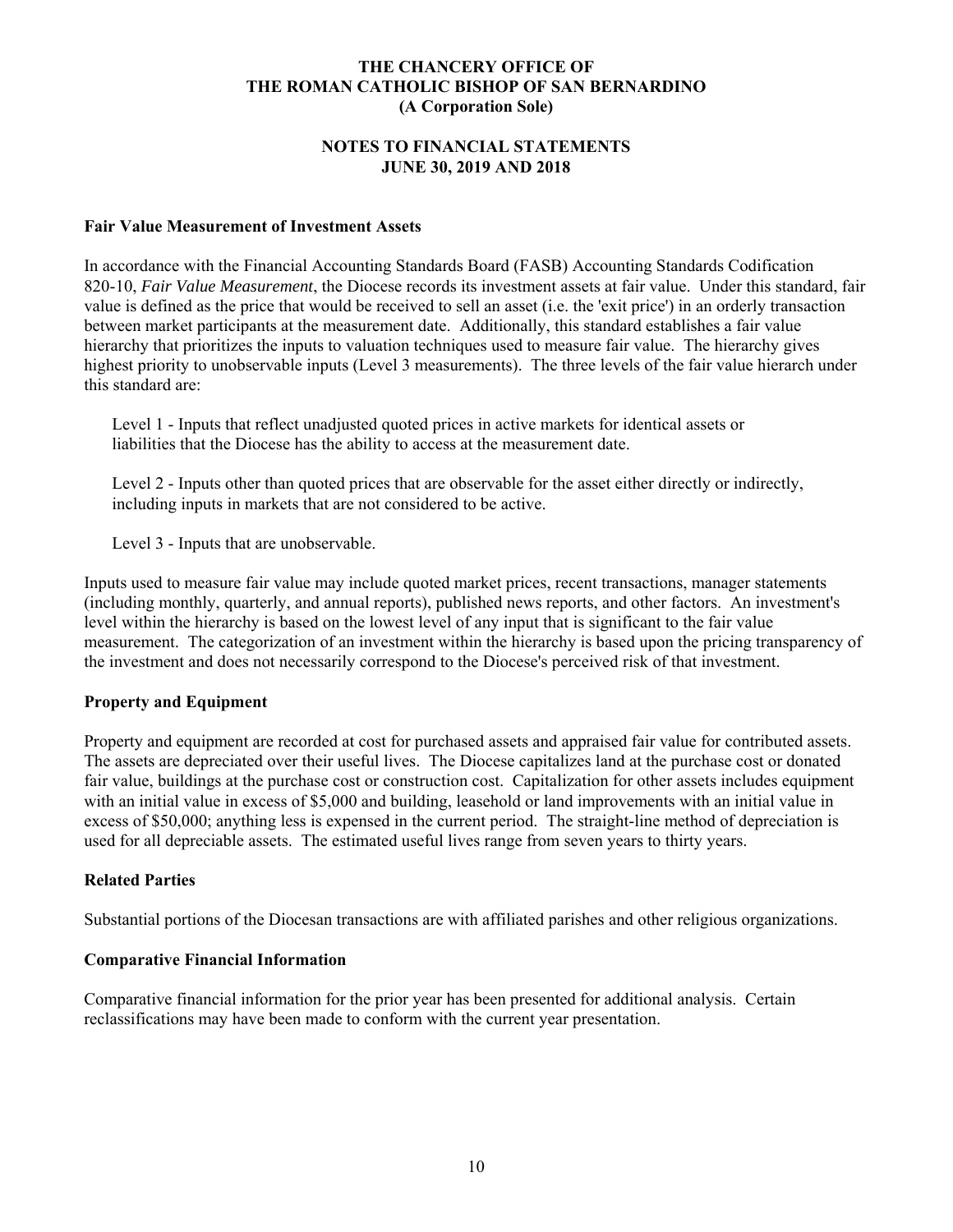#### **NOTES TO FINANCIAL STATEMENTS JUNE 30, 2019 AND 2018**

## **Change in Accounting Principle**

In August 2016, the FASB issued Accounting Standards Update (ASU) No. 2016-14, *Not-for-Profit Entities (Topic 958): Presentation of Financial Statements of Not-for-Profit Entities* (ASU 2016-14). ASU 2016-14 changes the presentation and disclosure requirements for not-for-profit entities to provide more relevant information about their resources and the changes in those resources to donors, grantors, creditors, and other users. These include qualitative and quantitative requirements in the following areas: (1) net asset classes; (2) investment return; (3) expenses; (4) liquidity and availability of resources; and (5) presentation of operating cash flows. ASU 2016-14 will be effective for annual financial statements issued for fiscal years beginning after December 15, 2017, and for interim periods within fiscal years beginning after December 15, 2018. Early application of the amendments is permitted. Under this guidance, the Diocese is required to present two classes of net assets (net assets with donor restrictions and net assets without donor restrictions) and changes in each of these two classes, on the face of the statement of financial position and statement of activities, respectively, rather than the current required three classes (unrestricted, temporarily restricted, and permanently restricted).

The Diocese has implemented the provisions of this ASU as of as of June 30, 2019.

#### **New Accounting Pronouncements**

In February 2016, FASB issued ASU 2016-02, *Leases* (ASU 2016-02). ASU 2016-02 requires a lessee to recognize a lease asset representing its right to use the underlying asset for the lease term, and a lease liability for the payments to be made to lessor, on its statement of financial position for all operating leases greater than 12 months. ASU 2016-02 will be effective for fiscal years, and interim periods within those fiscal years, beginning after December 15, 2020. Although the full impact of this Update on the Diocese's financial statements has not yet been determined, the future adoption of this guidance will require the Diocese to record assets and liabilities on its statement of financial position relating to facility and other leases currently being accounted for as operating leases.

In June 2018, FASB issued ASU 2018-08, *Not-for-Profit Entities (Topic 958): Clarifying the Scope and the Accounting Guidance for Contributions Received and Contributions Made* (ASU 2018-08). ASU 2018-08 clarifies how a not-for-profit entity determines whether a resource provider is participating in an exchange transaction or a contribution, helps an entity to evaluate whether contributions are considered conditional or unconditional by stating that a conditional contribution must have (1) a barrier that must be overcome and (2) a right of return or release of obligation, and modifies the simultaneous release option currently in GAAP, which allows a not-for-profit entity to recognize a restricted contribution directly in unrestricted net assets/net assets without donor restrictions if the restriction is met in the same period that revenue is recognized. Accounting for contributions is an issue primarily for not-for-profit entities because contributions are a significant source of revenue. However, the amendments in the Update apply to all organizations that receive or make contributions of cash and other assets, including business enterprises. The amendments do not apply to transfers of assets from governments to businesses. For contributions received, ASU 2018-08 will be effective for fiscal years, and interim periods within those fiscal years, beginning after December 15, 2019. For contributions made, ASU 2018-08 will be effective for fiscal years, and interim periods within those fiscal years, beginning after December 15, 2020.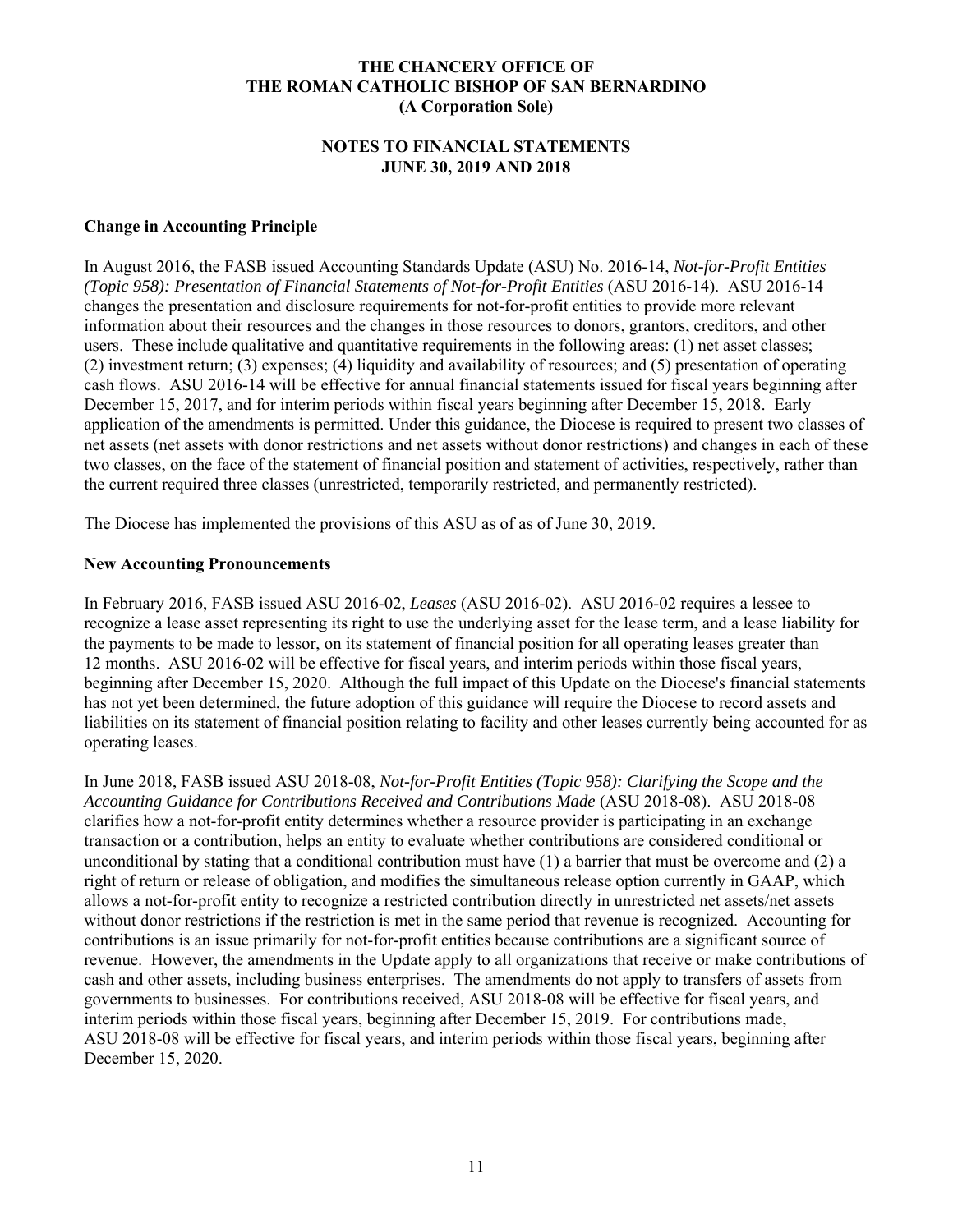## **NOTES TO FINANCIAL STATEMENTS JUNE 30, 2019 AND 2018**

# **NOTE 2 - LIQUIDITY AND AVAILABILITY**

Financial assets available for general expenditure, that is, without donor or other restrictions limiting their use, within one year of the statement of financial position sheet date, comprise the following:

|                           | 2019         | 2018         |
|---------------------------|--------------|--------------|
| Cash and cash equivalents | 702,355      | 299,102      |
| Investments               | 22,511,642   | 23,364,874   |
| Accounts receivable, net  | 1,028,583    | 767,665      |
| Notes receivable          | 125,581      | 116,608      |
|                           | \$24,368,161 | \$24,548,249 |

The Diocese uses these sources to meet its ongoing obligations with respect to general expenditures, liabilities and other obligations as they become due. Cash in excess of daily requirements is invested in various short-term investments with maturities designed to meet obligations as they come due.

### **NOTE 3 - INVESTMENTS**

The following schedule summarizes the Diocese's investment returns for the year ended June 30:

Investment Returns

|                              | 2019         | 2018         |
|------------------------------|--------------|--------------|
| Interest and dividends       | S<br>146,447 | 778,681<br>S |
| Unrealized gain for the year | 7,056,481    | 4,731,074    |
| Realized gain for the year   | 88,998       | 713,932      |
|                              | 7,291,926    | 6,223,687    |
| Investment expense           | (275, 412)   | (244, 763)   |
| Spending policy payout       | (612, 035)   | (604, 259)   |
| Net Investment Returns       | 6,404,479    | 5,374,665    |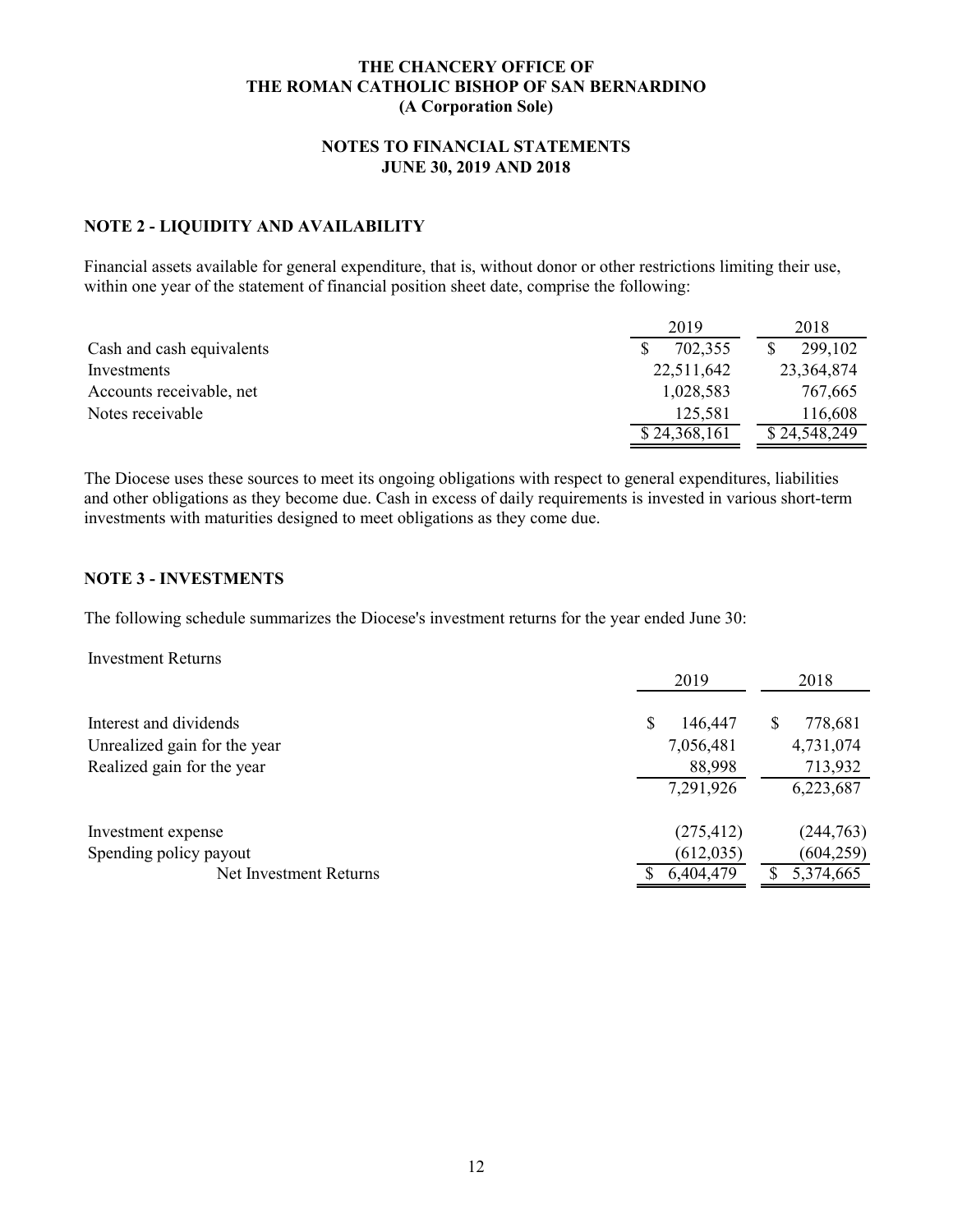# **NOTES TO FINANCIAL STATEMENTS JUNE 30, 2019 AND 2018**

The following table summarizes the Diocese's investments at June 30, 2019:

By asset type:

| $\overline{ }$<br>┙╹                   | Adjusted<br>Cost | Fair Market<br>Value | Unrealized<br>Gain (Loss)<br>Cumulative |
|----------------------------------------|------------------|----------------------|-----------------------------------------|
| Cash and cash equivalents              | 809,110<br>S     | 809,110              | S                                       |
| Mutual funds                           | 39,056,494       | 73,157,635           | 34, 101, 141                            |
| U.S. Government and agency instruments | 2,470,414        | 2,453,648            | (16,766)                                |
| Corporate bonds                        | 4,829,899        | 4,983,282            | 153,383                                 |
| Common stocks and equities             | 7,977,728        | 7,699,504            | (278, 224)                              |
| Limited partnerships                   | 1,388,719        | 1,719,046            | 330,327                                 |
| Total                                  | \$56,532,364     | \$90,822,225         | \$34,289,861                            |

The following table summarizes the Diocese's investments at June 30, 2018:

By asset type:

|                                        |              |              | Unrealized   |
|----------------------------------------|--------------|--------------|--------------|
|                                        | Adjusted     | Fair Market  | Gain (Loss)  |
|                                        | Cost         | Value        | Cumulative   |
| Cash and cash equivalents              | \$1,541,487  | \$1,541,487  |              |
| Mutual funds                           | 37, 353, 684 | 62,786,445   | 25,432,761   |
| U.S. Government and agency instruments | 3,880,074    | 3,748,021    | (132, 053)   |
| Corporate bonds                        | 6,390,132    | 6,255,507    | (134, 625)   |
| Common stocks and equities             | 10,557,413   | 12,188,318   | 1,630,905    |
| Limited partnerships                   | 1,248,724    | 1,555,352    | 306,628      |
| Total                                  | \$60,971,514 | \$88,075,130 | \$27,103,616 |

# **NOTE 4 - FAIR VALUE MEASUREMENT OF FINANCIAL INSTRUMENTS**

The fair value measurements and level within the fair value hierarchy of those measurements for the assets reported at fair value on a recurring basis at June 30 are as follows:

|                                        |              | 2019      | 2018           |           |  |
|----------------------------------------|--------------|-----------|----------------|-----------|--|
|                                        | Level 1      | Level 2   | Level 1        | Level 2   |  |
| Cash and cash equivalents              | 809,110<br>S | \$        | 1,541,487<br>S | \$        |  |
| Mutual funds                           | 73,157,635   |           | 62,786,445     |           |  |
| U.S. Government and agency instruments | 2,453,648    |           | 3,748,021      |           |  |
| Corporate bonds                        | 4,983,282    |           | 6,255,507      |           |  |
| Common stock and equities              | 7,699,504    |           | 12,188,318     |           |  |
| Limited partnerships                   |              | 1,719,046 |                | 1,555,352 |  |
| Total                                  | \$89,103,179 | 1,719,046 | \$86,519,778   | 1,555,352 |  |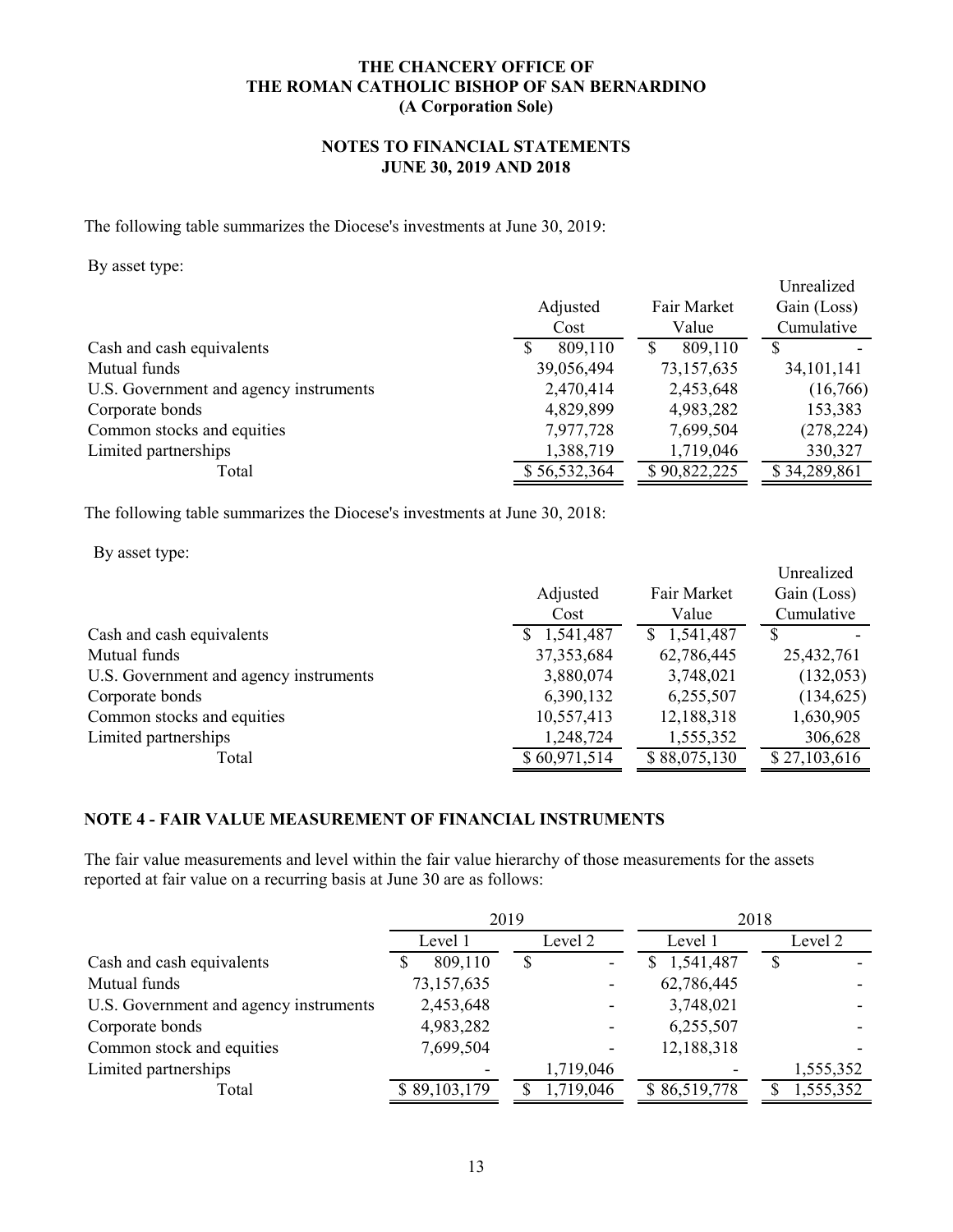# **NOTES TO FINANCIAL STATEMENTS JUNE 30, 2019 AND 2018**

# **NOTE 5 - ACCOUNTS AND NOTES RECEIVABLE**

Accounts receivable (net of allowance for doubtful accounts) at June 30 are as follows:

|                                                   | 2019        | 2018            |
|---------------------------------------------------|-------------|-----------------|
| General receivables                               | \$2,310,682 | 2,070,391<br>S. |
| Payroll receivables                               | 1,101,811   | 767,236         |
| Receivables from schools                          | 9,716       | 9,966           |
| Other receivables                                 | 143,026     | 48,315          |
| Total gross receivables                           | 3,565,235   | 2,895,908       |
| Less: Allowance for Doubtful Accounts             | (820, 815)  | (771, 353)      |
| Total accounts receivable, net                    | 2,744,420   | S<br>2,124,555  |
| Notes receivable at June 30 are as follows:       | 2019        | 2018            |
| Clergy receivable                                 | S<br>28,874 | 30,786<br>S     |
| Seminarian education notes receivable             | 328,700     | 94,342          |
| Note receivable secured by Trust Deed             | 300,000     |                 |
| Note receivable from Land Development Corporation | 4,112,889   | 4,209,093       |
| Total                                             | 4,770,463   | \$<br>4,334,221 |

The Diocese has three notes receivable with the Land Development Corporation, a legally separate but affiliated organization. The outstanding balance owed to the Diocese as of June 30, 2019 and 2018 was \$4,112,889 and \$4,29,093, respectively. During the 2017-18 fiscal year, the Land Development Corporation renegotiated the terms on one of the notes with the Diocese and is making payments according to the terms of the notes.

# **NOTE 6 - DEPOSITS AND PREPAID EXPENSES**

Deposits and prepaid expenses as of June 30 were comprised of the following:

|                                            | 2019 |         | 2018 |         |
|--------------------------------------------|------|---------|------|---------|
| Prepaid expenses - Operating funds         |      | 311,321 |      | 307,898 |
| Prepaid expenses - Insurance funds         |      |         |      | 7,500   |
| Prepaid expenses - Other                   |      | 3.646   |      | 5,689   |
| Deposit - Insurance programs               |      | 239,597 |      | 269,632 |
| <b>Total Deposits and Prepaid Expenses</b> |      | 554,564 |      | 590,719 |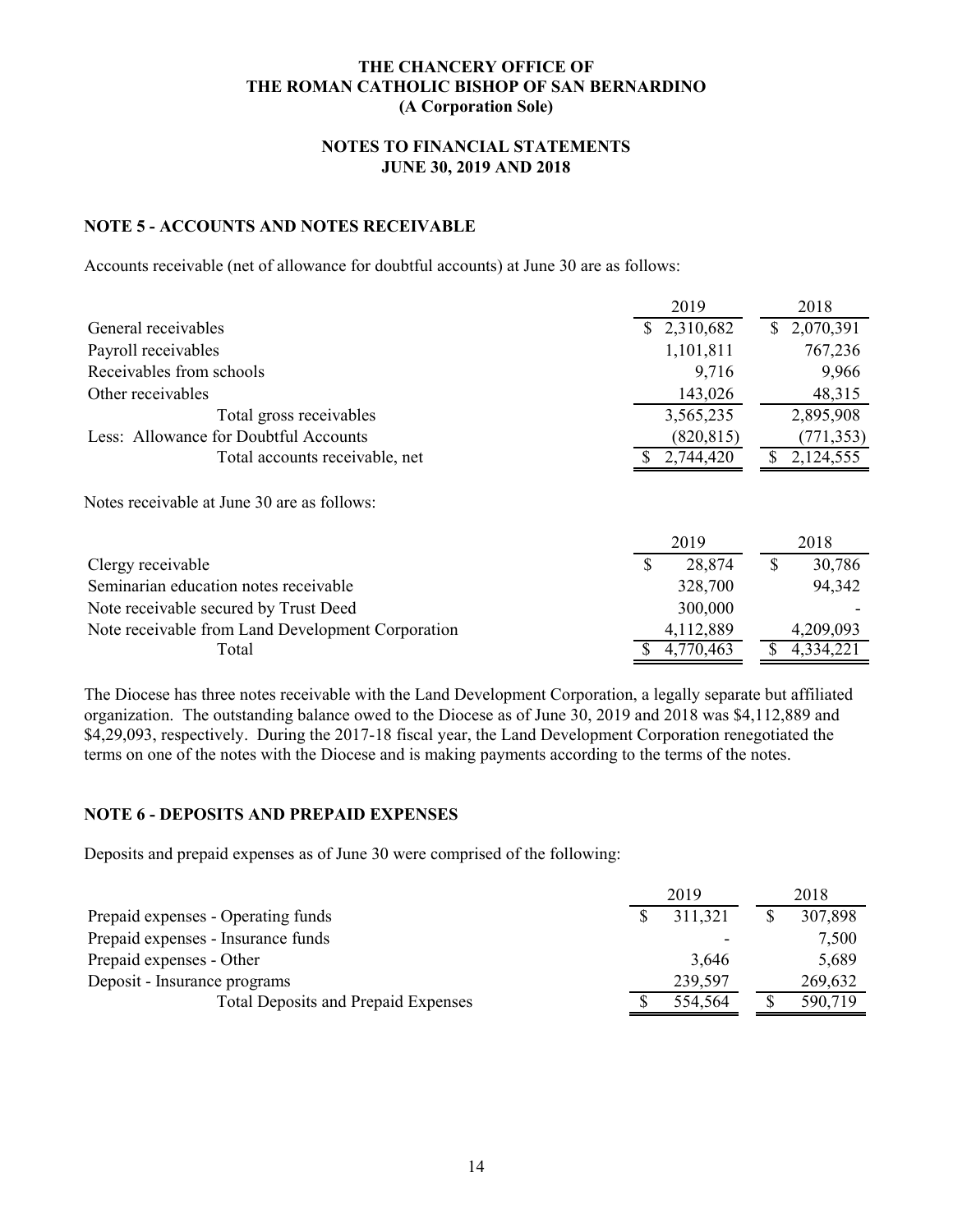# **NOTES TO FINANCIAL STATEMENTS JUNE 30, 2019 AND 2018**

# **NOTE 7 - LAND, PROPERTY, AND EQUIPMENT**

The composition of plant assets at year-end is as follows:

|                           | 2019         | 2018           |
|---------------------------|--------------|----------------|
| Land                      | \$6,502,106  | 5,989,833<br>S |
| <b>Building</b>           | 15,582,767   | 13,617,408     |
| Equipment                 | 454,805      | 416,113        |
| Furnishings               | 440,411      | 440,411        |
| Vehicles                  | 192,432      | 197,477        |
| Leasehold improvements    | 415,482      | 415,482        |
| <b>Total Fixed Assets</b> | 23,588,003   | 21,076,724     |
| Accumulated depreciation  | (9,696,471)  | (9,107,615)    |
| Net Book Value            | \$13,891,532 | \$11,969,109   |

Depreciation expense for the years ended June 30, 2019 and 2018 was \$628,692 and \$603,607, respectively.

Building assets with depreciated value of \$712,322 are pledged as collateral for the notes payable referenced in Note 8.

# **NOTE 8 - NOTES PAYABLE**

Notes payable at June 30 are as follows:

|                                                                               | 2019         | 2018        |
|-------------------------------------------------------------------------------|--------------|-------------|
| Citizens Business Bank Note Payable, current interest rate 3.50%, due         |              |             |
| September 6, 2026                                                             | \$ 3,390,559 | \$3,798,568 |
| Citizens Business Bank Line of Credit, limit \$5,300,000, current interest    |              |             |
| rate $4.50\%$                                                                 | 1,881,815    | 2,066,398   |
| Note payable to Caritas Telecommunications, Inc., at zero percent interest    | 158,168      | 316,335     |
| Note payable to Caritas Telecommunications, Inc., current interest rate 3.50% | 623,842      | 936,955     |
| Note payable to Diocese of San Bernardino Cemetery Corporation, current       |              |             |
| interest rate 3.50%                                                           | 211,875      | 322,630     |
| Note payable to Wilfrid Lemann, successor trustee for property bequest,       |              |             |
| interest only payments at 6.00% annual interest                               | 55,000       | 55,000      |
| <b>Total Notes Payable</b>                                                    | 6,321,259    | 7,495,886   |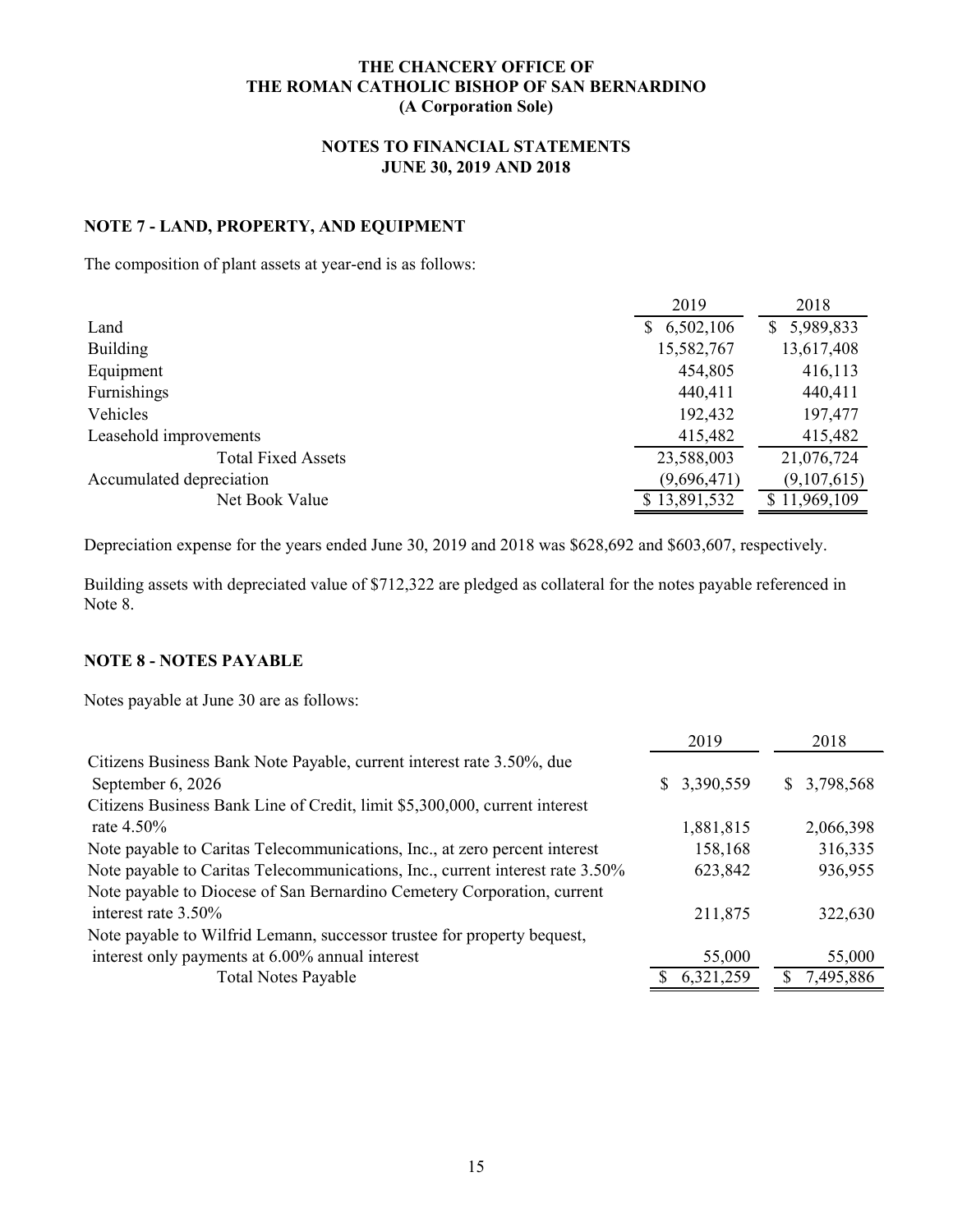### **NOTES TO FINANCIAL STATEMENTS JUNE 30, 2019 AND 2018**

The Diocese has notes payable due to legally separate but affiliated organizations. As of June 30, 2019, the outstanding balance owed to Caritas Telecommunications Corporation (Caritas) was \$782,010, and to the Cemetery Corporation was \$211,875. The Diocese makes monthly principal and interest payments on the note from the Cemetery Corporation and one of the notes from Caritas. The annual debt service on the remaining note from Caritas is forgiven on an annual basis upon approval from the Caritas Board of Directors.

Interest expense was \$249,010 and \$288,135 for the years ended June 30, 2019 and 2018, respectively.

# **NOTE 9 - FUNDS HELD IN TRUST FOR OTHERS**

Funds held in trust for others totaled \$26,593,705 and \$24,606,945 at June 30, 2019 and 2018, respectively. These amounts represent other parish and school funds held in trust by the Diocese.

### **NOTE 10 - PENSION PLANS**

#### **Pension Plans for Priests**

The Diocese adopted a pension plan for priests in conjunction with the Diocese of San Diego. All priests under the authority of the Diocese shall be eligible to participate in the plan provided they make the required contributions. Priest contributions are \$33.33 per month, payable in semi-annual or annual payments.

Pension expense for the years ended June 30, 2019 and 2018, was \$903,521 and \$1,107,870, respectively, allocable to the Diocese of San Bernardino. These amounts include normal cost plus amortization of unfunded past service cost and reflect the required contribution for the plan year ended June 30, 2019. The plan uses a projected method that takes into account future service and, therefore, produces a measure of plan liabilities that exceed plan assets. This amount will be funded over the entire working lifetime of the current group of priests in the valuation.

The following schedule shows the portion of plan assets and actuarially calculated liability and funded status of the Diocese of San Bernardino for the Priests Pension Plan as of June 30:

|                                               | 2019                   | 2018                   |
|-----------------------------------------------|------------------------|------------------------|
| Actuarial present value of benefit obligation | \$14,770,309           | \$15,703,734           |
| Plan assets at fair value                     | 10,969,173             | 10,510,842             |
| Funded status (underfunded)                   | (3,801,136)            | (5,192,892)            |
| Net Periodic Pension Cost                     | 903,521                | 1,107,870              |
| Plan Assets by Category                       | \$                     | S                      |
| Interest bearing cash<br>Equity securities    | 876,672<br>5,924,005   | 700,752<br>5,839,644   |
| Equity mutual funds<br>Debt mutual funds      | 1,585,097<br>2,583,399 | 1,497,309<br>2,473,137 |
| Total                                         | \$10,969,173           | 10,510,842<br>S.       |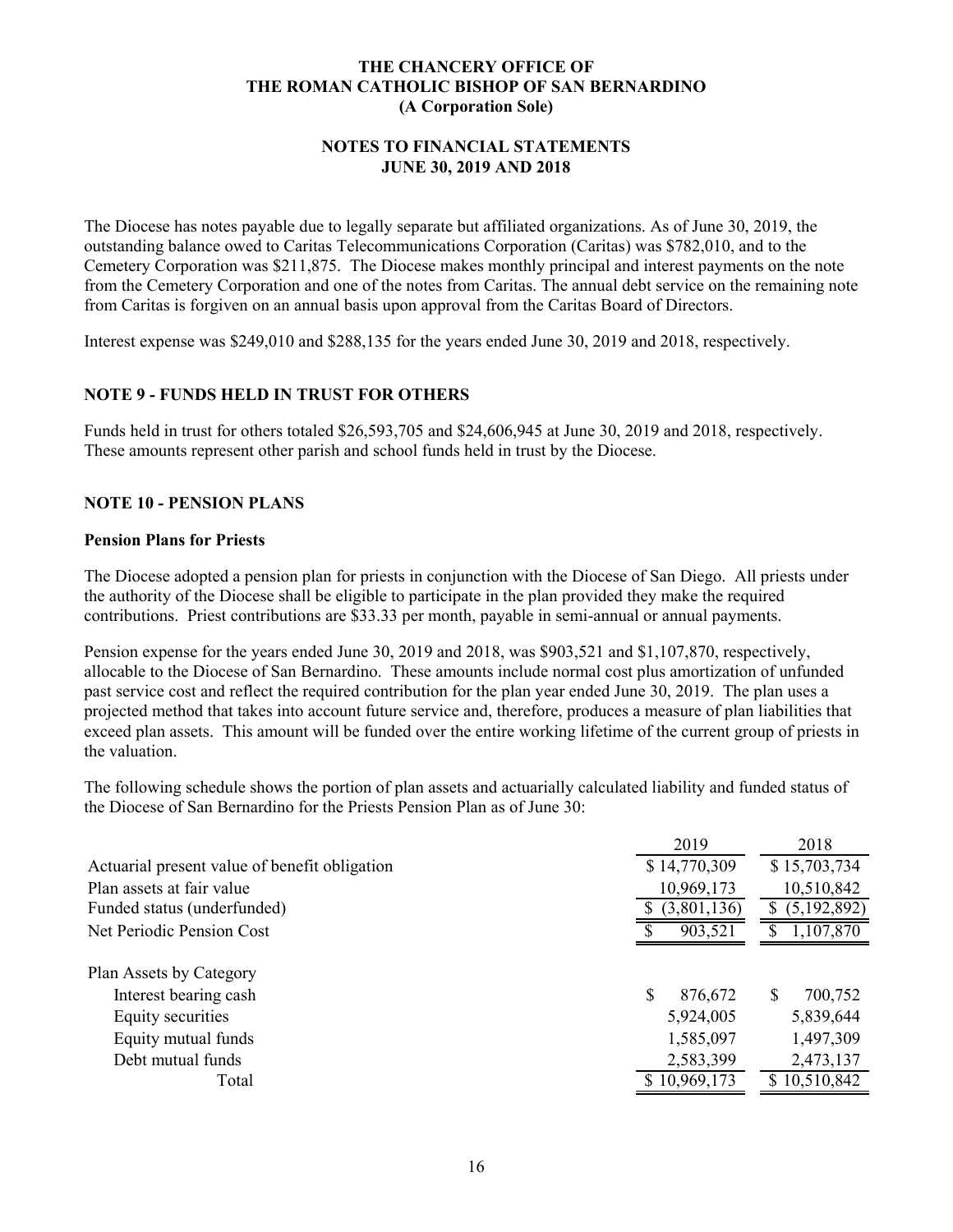### **NOTES TO FINANCIAL STATEMENTS JUNE 30, 2019 AND 2018**

### **Restated Pension Plan for Lay Employees**

The Diocese of San Bernardino maintains a defined benefit plan for lay employees. The plan was amended and restated on September 1, 2009. All regular and full-time employees of the Diocese shall be eligible to participate in the plan provided they agree to make the required contributions under the plan. The plan is funded in part by employee contributions of two percent of gross wages. The Diocese contributes 7.5 percent of payroll.

Benefits under the plan are determined based on a formula which takes into account years of service and the monthly average of total compensation paid during the five (5) consecutive years of participation when compensation was the highest. Effective with the plan year September 1, 2011, the benefit formula has been changed to take into account years of service and the monthly average total compensation paid during the ten (10) consecutive years of participation when compensation was the highest. Normal retirement is the first day of the month upon attaining age 65. Each year, an actuarial valuation is performed to determine the benefit security of the participants and the sufficiency of the Diocesan contributions on an ongoing plan basis.

For the plan year ended August 31, 2019, there are 1,918 total lay plan participants; covered payroll for 858 active participants was \$35,983,457.

The plan's funded status is measured by comparing the fair value of assets to the projected benefit obligation, which includes recognition of expected future pay increases at 3.5 percent, which is presented below:

|                                               | 2019          | 2018         |
|-----------------------------------------------|---------------|--------------|
| Actuarial present value of benefit obligation | \$77,332,011  | \$71,912,627 |
| Plan assets at fair value                     | 68,725,385    | 64,704,031   |
| Funded status (underfunded)                   | (8,606,626)   | (7,208,596)  |
| Net Periodic Pension Cost                     | 1,953,050     | 2,282,647    |
|                                               |               |              |
| Plan Assets by Category                       |               |              |
| Interest bearing cash                         | \$<br>412,352 | 452,928      |
| Equity securities                             | 2,542,839     | 2,911,681    |
| Equity common collective trust                | 42,334,837    | 39,534,163   |
| Debt mutual funds                             | 1,374,508     | 1,294,081    |
| Debt securities                               | 22,060,849    | 20,511,178   |
| Total                                         | 68,725,385    | 64,704,031   |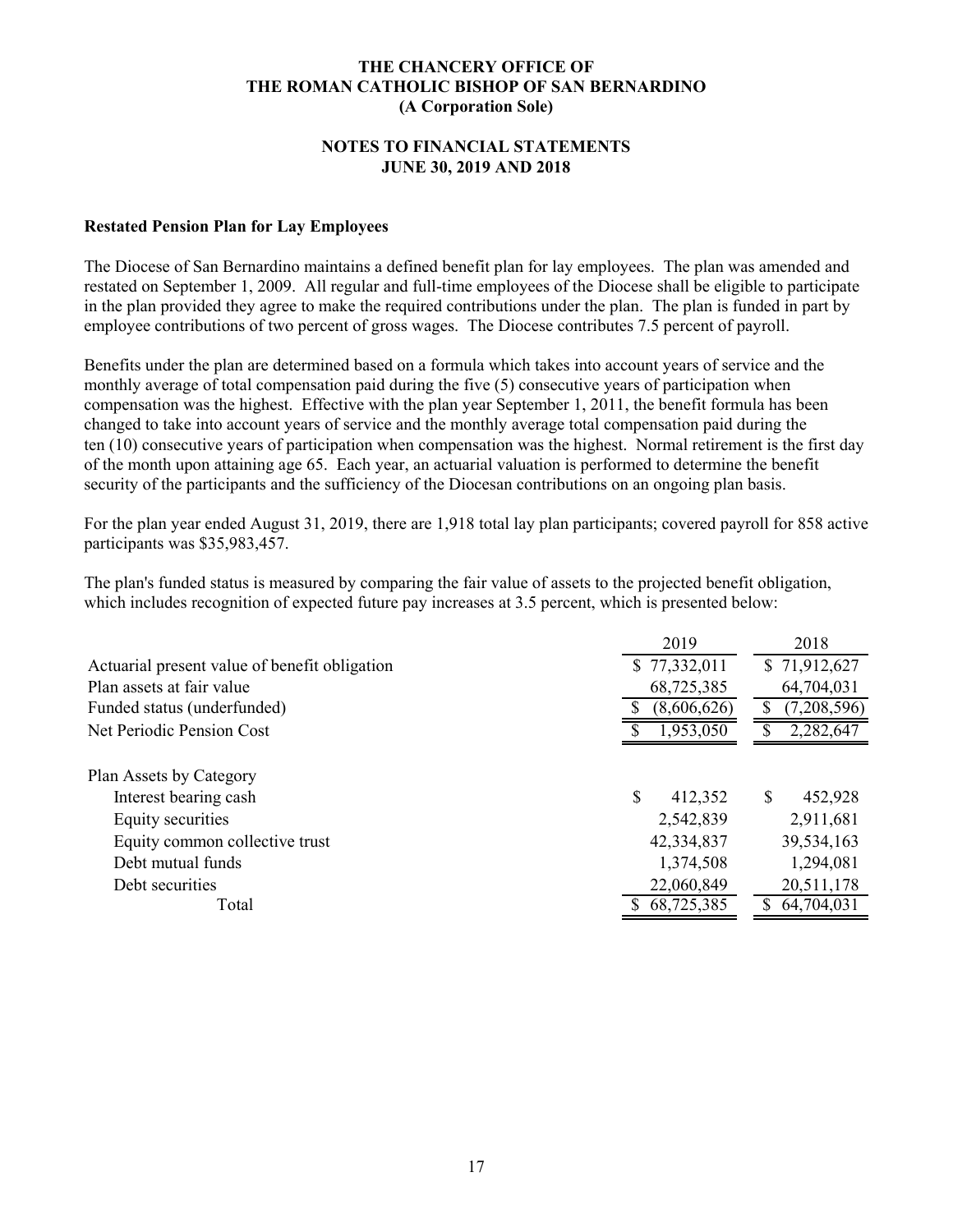# **NOTES TO FINANCIAL STATEMENTS JUNE 30, 2019 AND 2018**

# **NOTE 11 - NET ASSETS RELEASED FROM RESTRICTIONS**

Net assets were released from donor restrictions by incurring expenses satisfying the restricted purposes or by occurrence of other events specified by donors during the fiscal year.

|                                                   | 2019        | 2018        |
|---------------------------------------------------|-------------|-------------|
| Purpose of Restrictions Accomplished              |             |             |
| Mission and denominational support                | \$1,032,971 | \$1,570,177 |
| Mission office expense                            | 140,892     | 161,819     |
| Grant expenses                                    | 332,841     | 318,880     |
| <b>Catholic Education Foundation Grants</b>       | 141,919     | 397,300     |
| San Bernardino Catholic School President expenses |             | 22,236      |
| Total                                             | 1,648,623   | 2,470,412   |

# **NOTE 12 - INSURANCE RESERVE LIABILITY**

The Diocese has established a self-insured reserve for automobile insurance coverage in the amount of \$250,000.

### **NOTE 13 - NET ASSETS WITH DONOR RESTRICTIONS**

Net assets with donor restrictions is composed of temporarily restricted and permanently restricted net assets.

Temporarily restricted net assets are subject to donor-imposed restrictions that either lapse through the passage of time or can be satisfied through the actions of the Diocese, and endowment gains available for use under the Diocese's spending policy. Temporarily restricted net assets are available for the following purposes or periods at year end:

|                                      | 2019            | 2018                    |
|--------------------------------------|-----------------|-------------------------|
| Mission and Denominational Support   |                 |                         |
| Propagation of the Faith             | 1,001,559<br>S. | <sup>S</sup><br>940,616 |
| <b>Catholic Relief Services</b>      | 309,751         | 322,107                 |
| Holy Childhood Association           | 55,532          | 36,521                  |
| National World Apostolates           | 128,907         | 139,160                 |
| Grant Income                         | 701,903         | 744,750                 |
| <b>Bishop's Charity Work</b>         | 543,382         | 419,803                 |
| <b>Catholic Education Foundation</b> | 248,622         | 220,411                 |
| Family Trust for Charismatic Renewal | 203,353         | 225,161                 |
| Total                                | 3,193,009       | 3,048,529               |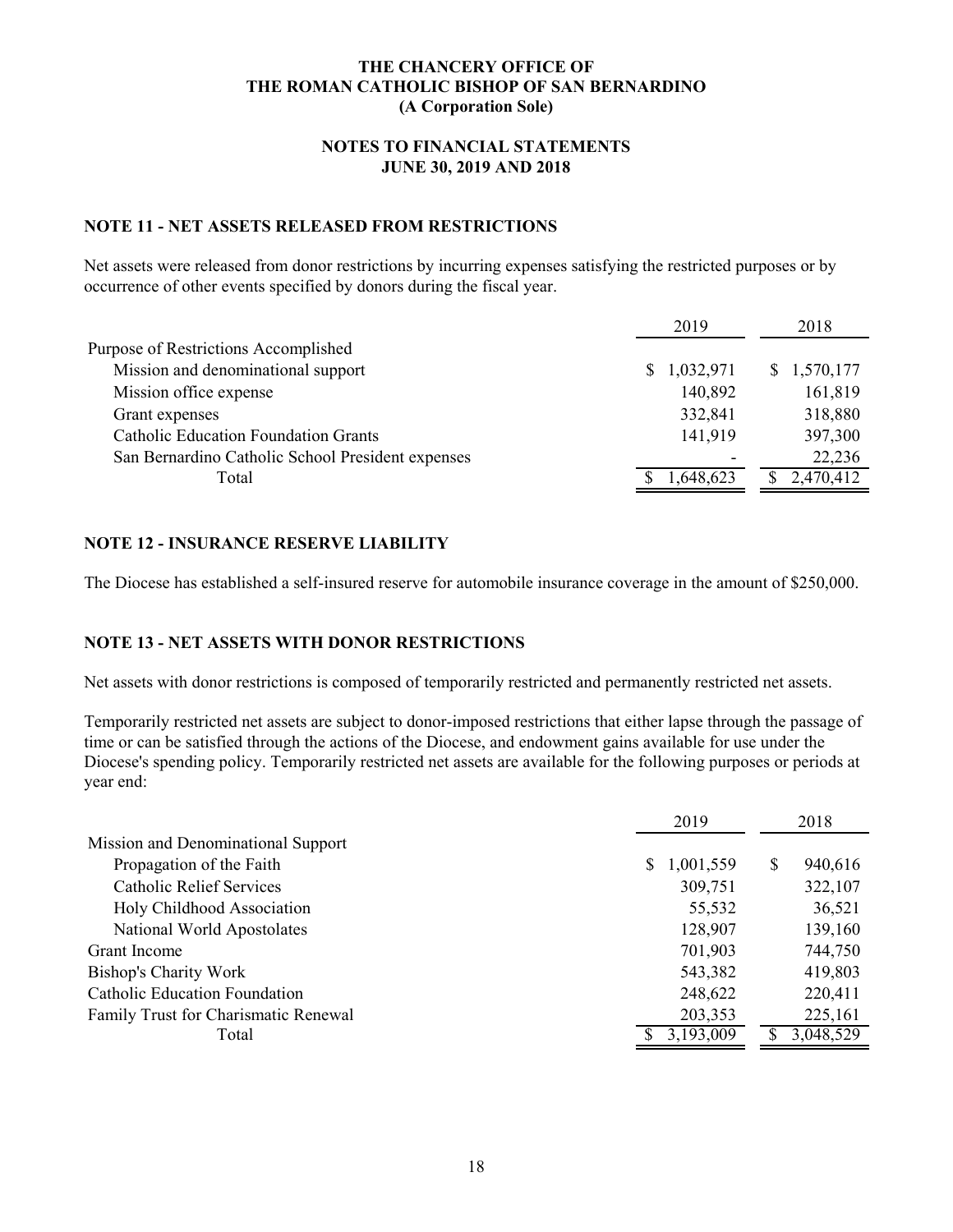#### **NOTES TO FINANCIAL STATEMENTS JUNE 30, 2019 AND 2018**

Permanently restricted net assets are restricted to investment in perpetuity through the Catholic Foundation Trust and trust agreements, the investment returns from which is expendable to support:

|                                                        | 2019         | 2018         |
|--------------------------------------------------------|--------------|--------------|
| Diocesan activities - RCB restricted                   | 939,818      | 923,284      |
| Seminarian activities and education - RCB restricted   | 6, 144, 842  | 4,956,691    |
| Seminarian activities and education - Donor restricted | 2,313,904    | 2,824,005    |
| Priest relief endowment - RCB restricted               | 7,539,240    | 7,347,669    |
| Priests ongoing education - RCB restricted             | 69.841       | 68,568       |
| Total                                                  | \$17,007,645 | \$16,120,217 |

The changes in permanently restricted endowment funds for the years then ended are as follows:

|                                    | 2019         | 2018         |
|------------------------------------|--------------|--------------|
| Endowment Funds, Beginning of Year | \$16,120,217 | \$14,675,141 |
| Add:                               |              |              |
| Interest and dividends             | 300,985      | 273,159      |
| Gain in value of assets            | 655,757      | 953,162      |
| Contributions                      | 582,981      | 857,432      |
|                                    | 17,659,940   | 16,758,894   |
| Less:                              |              |              |
| Fees                               | (40,261)     | (34, 418)    |
| <b>Distributions</b>               | (612, 034)   | (604, 259)   |
| Endowment Funds, End of Year       | \$17,007,645 | 16,120,217   |

From time to time, certain donor-restricted endowment funds may have fair values less than the amount required to be maintained by donors or by law (underwater endowments). The Diocese has interpreted UPMIFA to permit spending from underwater endowments in accordance with prudent measures required under law. At December 31, 2018, funds with original gift values of \$6,000, fair values of \$5,877, and deficiencies of \$123 were reported in net assets with donor restrictions. These amounts were fully recovered during 2019 due to favorable market fluctuations.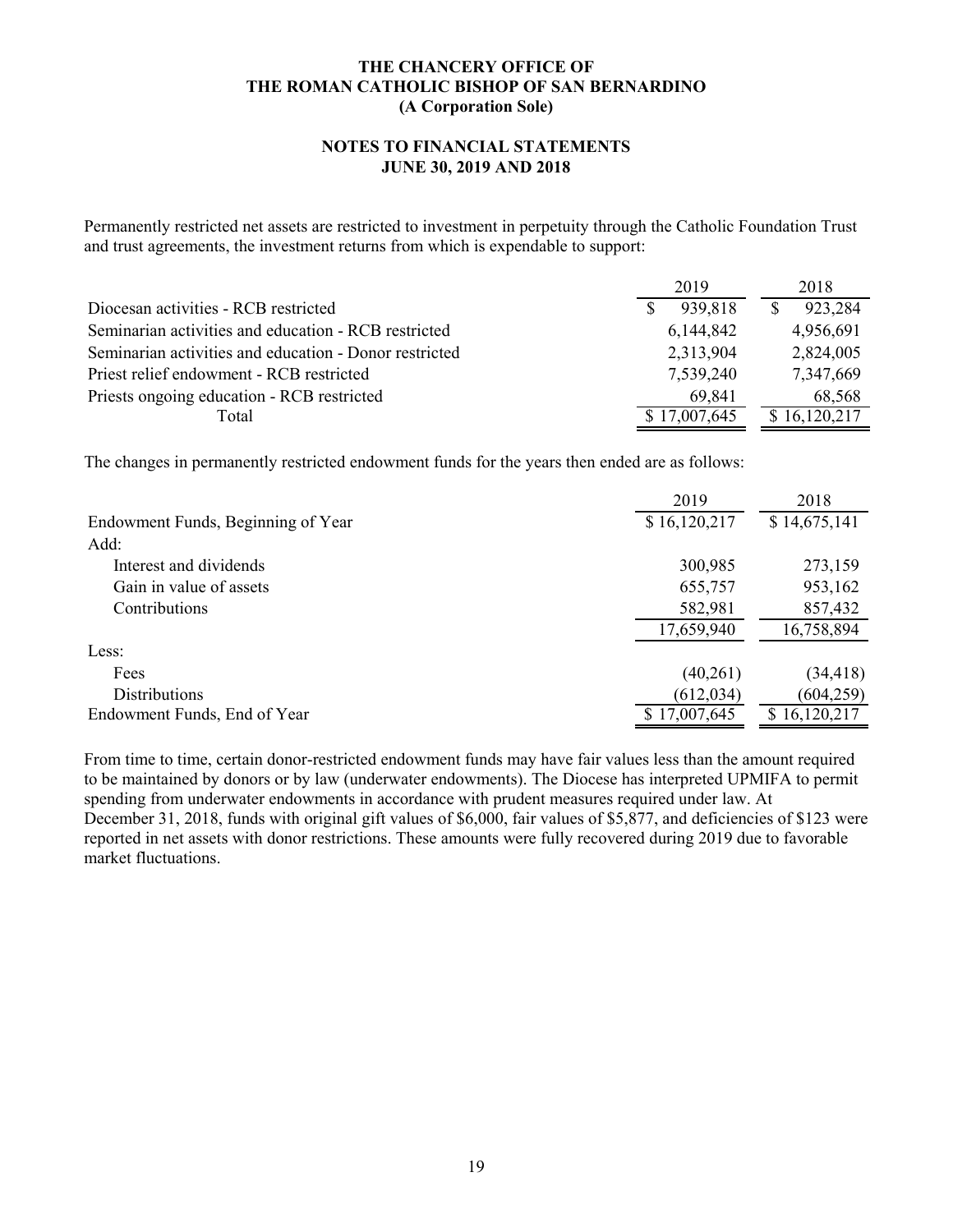## **NOTES TO FINANCIAL STATEMENTS JUNE 30, 2019 AND 2018**

### **NOTE 14 - CATHOLIC UMBRELLA POOL**

The Catholic Umbrella Pool (the Pool or CUP) was created as a self-insurance fund for certain (Arch) Dioceses of The Roman Catholic Church in North America. Effective July 1, 1987, the Pool provides excess liability coverage for its membership. The Pool is responsible for the following coverage, as described in their disclosure statement, for:

#### Liability (Occurrence Based):

#### Pool Members:

| July 1, 1987 to July 1, 1988       | \$3,700,000 in excess of \$1,300,000             |
|------------------------------------|--------------------------------------------------|
| July 1, 1988 to July 1, 1999       | \$3,500,000 in excess of \$1,500,000             |
| July 1, 1999 to July 1, 2002       | No exposure (reinsurance purchased)              |
| July 1, 2002 to July 1, 2003       | 46% of \$3,500,000 in excess of \$1,500,000      |
|                                    | 10% of \$15,500,000 in excess of \$5,000,000     |
| July 1, 2003 to January 1, 2005    | 50% of \$3,500,000 in excess of \$1,500,000      |
|                                    | 20% of \$15,500,000 in excess of \$5,000,000     |
| January 1, 2005 to January 1, 2007 | 74.995% of \$3,500,000 in excess of \$1,500,000  |
|                                    | 25% of \$15,500,000 in excess of \$5,000,000     |
| January 1, 2007 to January 1, 2013 | 74.996% of \$3,500,000 in excess of \$1,500,000  |
|                                    | 30% of \$15,500,000 in excess of \$5,000,000     |
| January 1, 2013 to January 1, 2014 | 74.998% of \$3,500,000 in excess of \$1,500,000  |
|                                    | 70.831% of \$3,500,000 in excess of \$1,500,000* |
|                                    | 40% of \$5,000,000 in excess of \$5,000,000      |
|                                    | 30% of \$10,500,000 in excess of \$10,000,000    |
| January 1, 2014 to present         | 75% of \$3,500,000 in excess of \$1,500,000      |
|                                    | (Includes Nursing Home Liability)                |
|                                    | 40% of \$5,000,000 in excess of \$5,000,000      |
|                                    | 30% of \$10,500,000 in excess of \$10,000,000    |
|                                    |                                                  |

### \*Excess Nursing Home Liability

All Certificates issued by the Society (after CUP or CUP II retention, if applicable):

| July 1, 2002 to July 1, 2003       | 10% of \$19,000,000 in excess of \$1,500,000                         |
|------------------------------------|----------------------------------------------------------------------|
| July 1, 2003 to January 1, 2005    | 20% of \$19,000,000 in excess of \$1,500,000                         |
| January 1, 2005 to January 1, 2007 | 25% of \$19,000,000 in excess of \$1,500,000                         |
| January 1, 2007 to January 1, 2013 | 30% of \$19,000,000 in excess of \$1,500,000                         |
| January 1, 2013 to present         | 40% of \$8,500,000 in excess of \$1,500,000                          |
|                                    | 30% of \$3,500,000 in excess of \$1,500,000 (Nursing Home Liability) |
|                                    | 30% of \$10,500,000 in excess of \$10,000,000                        |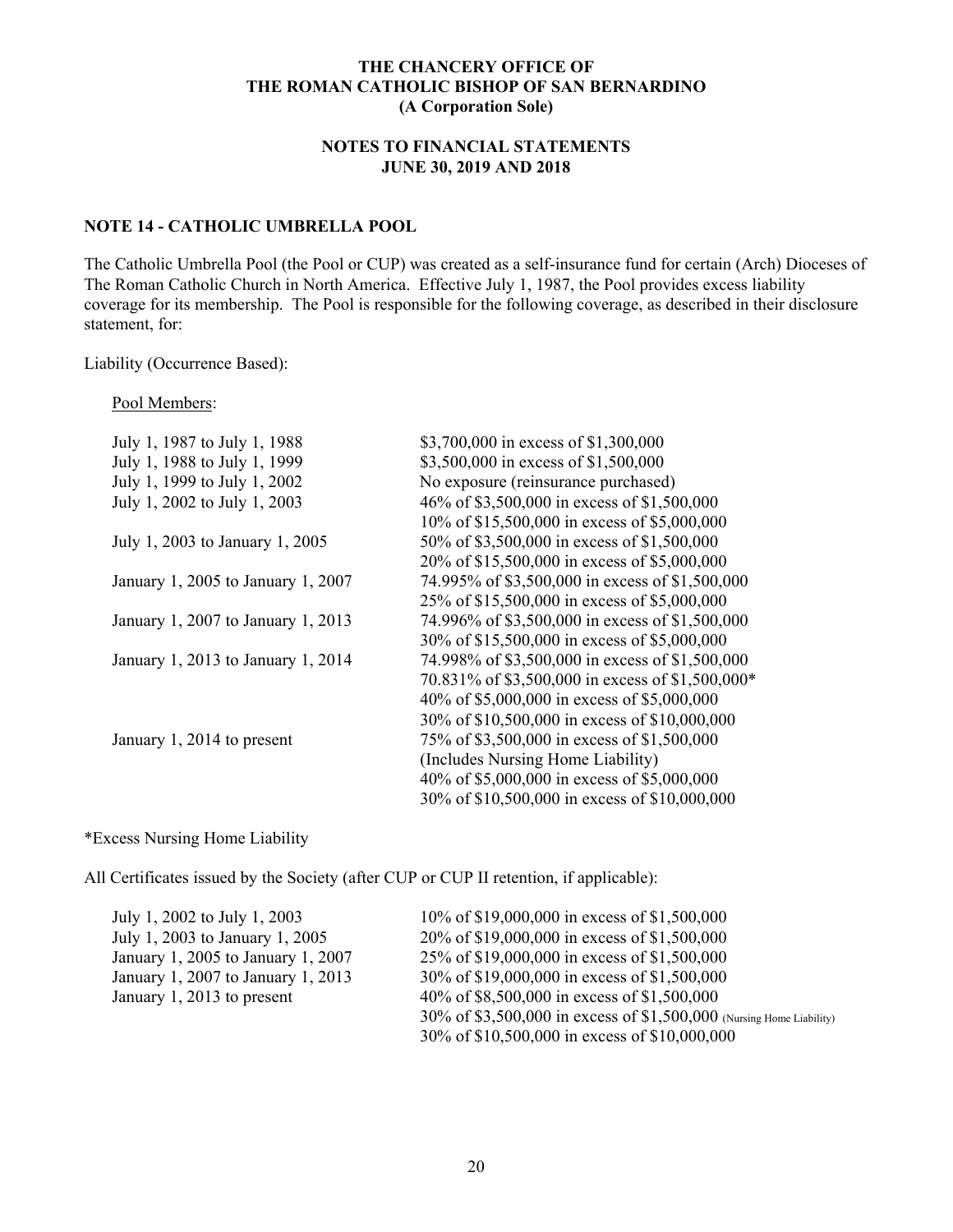#### **NOTES TO FINANCIAL STATEMENTS JUNE 30, 2019 AND 2018**

The Pool also participates at five percent for coverages in excess of \$500,000 to a limit of \$1,500,000 for certificates issued from July 1, 2007 to January 2012, and at ten percent for certificates issued from January 1, 2012 to January 1, 2013, and at forty percent for certificates issued after January 1, 2013.

Sexual Misconduct (Occurrence Based to July 1, 1990, Claims-Made Basis thereafter):

Pool Members (Occurrence Based):

July 1, 1987 to July 1, 1990 \$150,000 in excess of \$100,000

All Certificates issued by the Society (Claims-Made Basis):

July 1, 1990 to present 30% of \$3,500,000 in excess of \$1,500,000

These coverages are placed through the Catholic Mutual Relief Society of America and the Catholic Relief Insurance Company of America (CRIC), and include both Pool and non-Pool members. Member (Arch) Dioceses are liable for any losses beyond the Pool's responsibilities to fund such losses. A member may elect to obtain morality coverage outside the Pool with the approval of the Board of Trustees.

### **NOTE 15 - OPERATING LEASES**

#### **Expenses**

The Diocese leases various office equipment with lease terms that expire through 2022. Annual lease payments range from approximately \$1,001 to \$90,600.

The lease payments for the year ended June 30, 2019, were \$114,799.

The following is a summary of future minimum rental payments for operating leases that have initial or remaining no cancelable terms in excess of one year as of June 30, 2019:

| Fiscal Years |    |          |
|--------------|----|----------|
| Ending       |    | Lease    |
| June 30,     |    | Payments |
| 2020         | \$ | 107,726  |
| 2021         |    | 73,591   |
| 2022         |    | 3,717    |
|              | Φ  | 185,034  |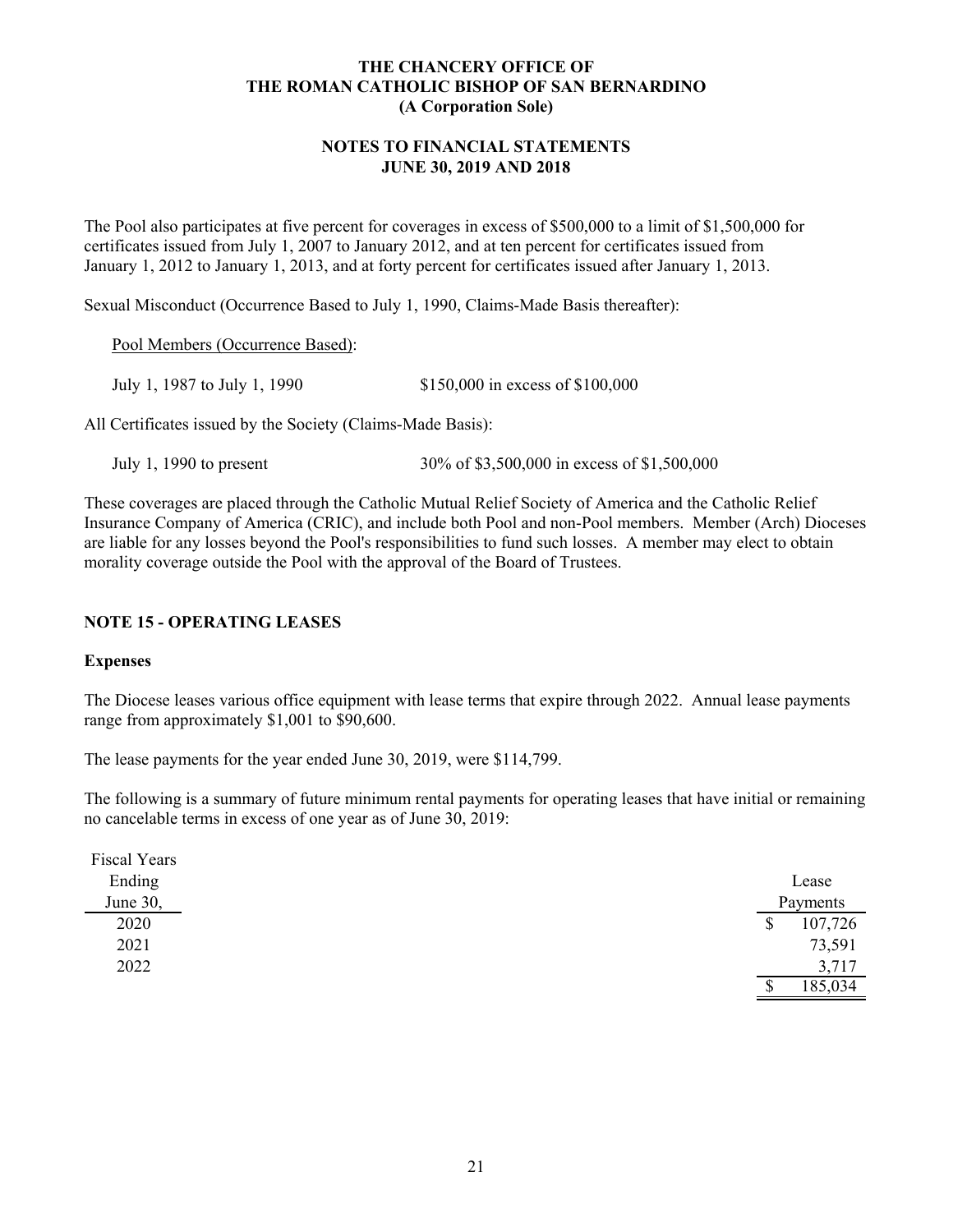#### **NOTES TO FINANCIAL STATEMENTS JUNE 30, 2019 AND 2018**

#### **NOTE 16 - FUNCTIONAL EXPENSE**

The following schedule presents the natural classification of expenses by function for the year ended June 30, 2019:

|                                                               |                      |                    |                        |                                      |                                           | 2019                 |                                  |             |               |                                           |     |             |                        |
|---------------------------------------------------------------|----------------------|--------------------|------------------------|--------------------------------------|-------------------------------------------|----------------------|----------------------------------|-------------|---------------|-------------------------------------------|-----|-------------|------------------------|
|                                                               |                      |                    | Program                |                                      |                                           |                      | Management and<br>Administrative |             |               |                                           |     |             |                        |
|                                                               | Pastoral<br>Services | Education          | Religious<br>Personnel | Ministries<br>and Social<br>Services | Grants and<br>Donations                   | Total Program        | Diocesan<br>Administration       | Insurances  |               | Total<br>Management and<br>Administration |     | Fundraising | Total                  |
| Personnel costs                                               | \$3,258,439          | \$2,540,449        | 951,481                | \$1,860,873                          | <sup>\$</sup><br>$\overline{\phantom{0}}$ | 8,611,242            | 3,095,304                        | \$4,173,044 | \$            | 7,268,348                                 | S   | 223,809     | \$16,103,399           |
| Contract services                                             | 90,196               | 50,609             | 1,968                  | 52,281                               | $\overline{\phantom{a}}$                  | 195,054              | 371,043                          | 19,119      |               | 390,162                                   |     | 66,939      | 652,155                |
| Facility, construction<br>and equipment costs                 | 873,943              | 121,663            | 84,020                 | 509,848                              | 11,121                                    | 1,600,595            | 248,780                          | 2,420,054   |               | 2,668,834                                 |     | 12,798      | 4,282,227              |
| Office, printing, and<br>other expenses                       | 516,966              | 126,256            | 29,463                 | 352,525                              | 774                                       | 1,025,984            | 555,131                          | 301,156     |               | 856,287                                   |     | 363,748     | 2,246,019              |
| Seminarian expense,<br>education, and travel                  | 241,851              | 380,653<br>150,177 | 1,028,704              | 142,808                              | 154                                       | 1,794,170            | 46,133                           | 116,724     |               | 162,857                                   |     | 22,341      | 1,979,368              |
| Special events<br>Donations, gifts,<br>charity, and subsidies | 122,516              | 550                | 316,676<br>10,764      | 186,996<br>650,000                   | $\overline{\phantom{a}}$<br>1,552,676     | 776,365<br>2,213,990 | 3,820                            | 19          |               | 3,839                                     |     | 264,678     | 1,044,882<br>2,213,990 |
| Diocesan dues and<br>assessments                              |                      |                    |                        |                                      |                                           |                      | 439,032                          |             |               | 439,032                                   |     |             | 439,032                |
| Interest expense                                              | 70,887               |                    |                        | 3,300                                |                                           | 74,187               | 174,823                          |             |               | 174,823                                   |     |             | 249,010                |
| <b>Total Expenses</b>                                         | \$5,174,798          | \$3,370,357        | \$2,423,076            | \$3,758,631                          | \$1,564,725                               | \$16,291,587         | 4,934,066                        | \$7,030,116 | <sup>\$</sup> | 11,964,182                                | \$. | 954,313     | \$29,210,082           |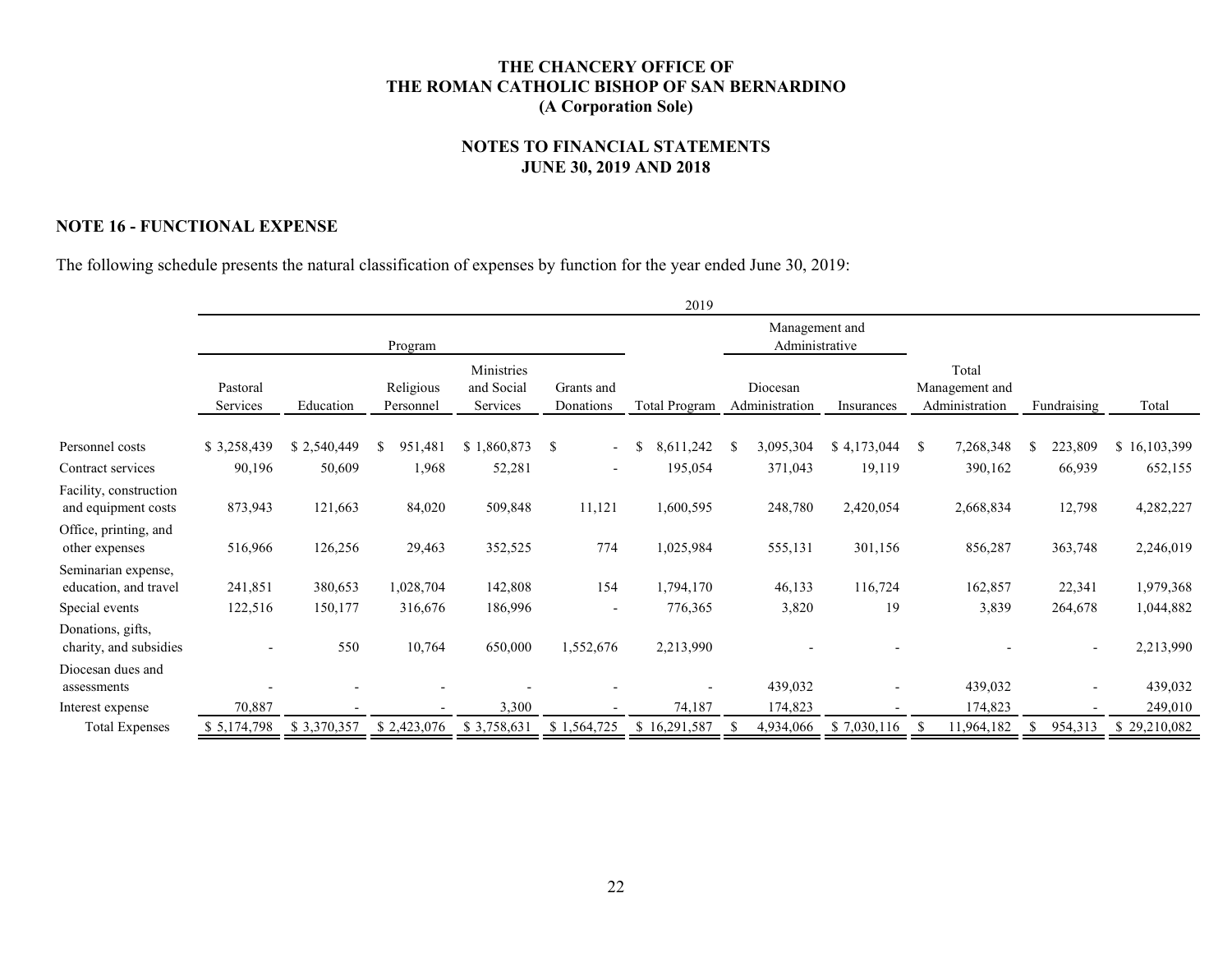#### **NOTES TO FINANCIAL STATEMENTS JUNE 30, 2019 AND 2018**

The following schedule presents the natural classification of expenses by function for the year ended June 30, 2018:

|                                               | 2018                 |             |                        |                                      |                                           |                            |               |                            |             |                                           |                          |    |             |              |
|-----------------------------------------------|----------------------|-------------|------------------------|--------------------------------------|-------------------------------------------|----------------------------|---------------|----------------------------|-------------|-------------------------------------------|--------------------------|----|-------------|--------------|
|                                               |                      |             |                        | Management and<br>Administrative     |                                           |                            |               |                            |             |                                           |                          |    |             |              |
|                                               | Pastoral<br>Services | Education   | Religious<br>Personnel | Ministries<br>and Social<br>Services | Grants and<br>Donations                   | <b>Total Program</b>       |               | Diocesan<br>Administration | Insurances  | Total<br>Management and<br>Administration |                          |    | Fundraising | Total        |
| Personnel costs                               | \$3,123,085          | \$2,368,690 | 876,954<br>\$          | \$1,763,088                          | <sup>\$</sup><br>$\overline{\phantom{a}}$ | 8,131,817<br><sup>\$</sup> | <sup>\$</sup> | 2,868,970                  | \$3,913,366 | <sup>\$</sup>                             | 6,782,336                | -S | 260,774     | \$15,174,927 |
| Contract services                             | 147,813              | 60,283      |                        | 40,712                               | $\overline{\phantom{a}}$                  | 248,808                    |               | 301,957                    | 1,515       |                                           | 303,472                  |    | 53,322      | 605,602      |
| Facility, construction<br>and equipment costs | 909,810              | 120,653     | 104,119                | 543,367                              | 20,500                                    | 1,698,449                  |               | 242,104                    | 2,388,960   |                                           | 2,631,064                |    | 13,416      | 4,342,929    |
| Office, printing, and<br>other expenses       | 362,164              | 113,246     | 41,843                 | 443,900                              | 17                                        | 961,170                    |               | 485,510                    | 367,230     |                                           | 852,740                  |    | 334,701     | 2,148,611    |
| Seminarian expense,<br>education, and travel  | 332,667              | 426,455     | 989,722<br>303,416     | 121,655                              | 1,653                                     | 1,872,152                  |               | 64,565                     | 67,802      |                                           | 132,367                  |    | 48,619      | 2,053,138    |
| Special events                                | 114,148              | 144,826     |                        | 168,445                              | $\overline{\phantom{a}}$                  | 730,835                    |               |                            |             |                                           | $\overline{\phantom{a}}$ |    | 258,272     | 989,107      |
| Donations, gifts,<br>charity, and subsidies   |                      |             |                        | 650,671                              | 2,335,950                                 | 2,986,621                  |               |                            |             |                                           |                          |    |             | 2,986,621    |
| Diocesan dues and<br>assessments              |                      |             |                        |                                      |                                           |                            |               | 399,564                    |             |                                           | 399,564                  |    |             | 399,564      |
| Interest expense                              | 97,850               |             |                        | 3,300                                |                                           | 101,150                    |               | 186,985                    |             |                                           | 186,985                  |    |             | 288,135      |
| <b>Total Expenses</b>                         | \$5,087,537          | \$3,234,153 | \$2,316,054            | \$3,735,138                          | \$2,358,120                               | \$16,731,002               |               | 4,549,655                  | \$6,738,873 |                                           | 1,288,528                |    | 969,104     | \$28,988,634 |